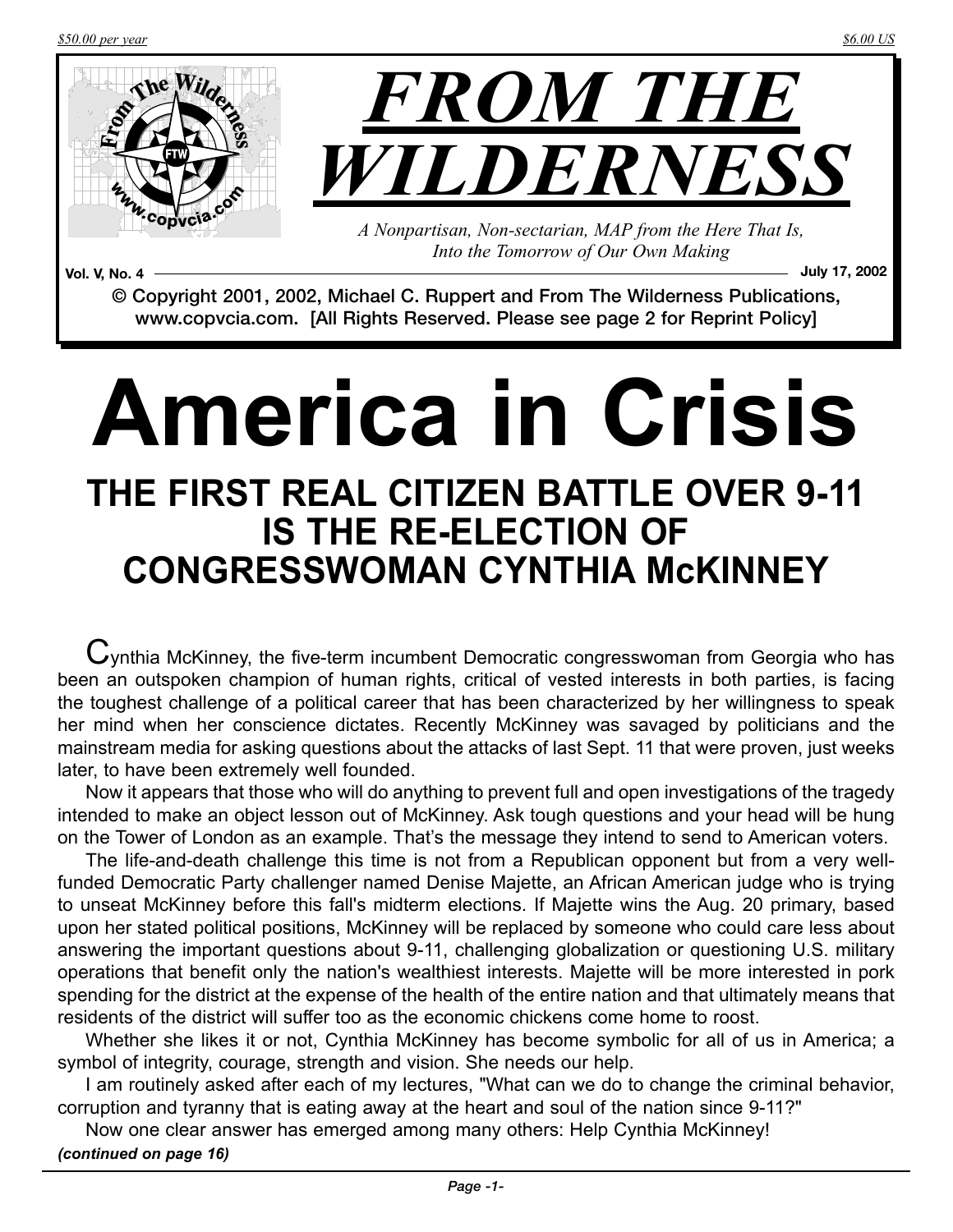# *From The Wilderness*

Michael C. Ruppert Publisher/Editor

| Contributing Editor---------------- Peter Dale Scott, Ph.D.    |  |
|----------------------------------------------------------------|--|
| Contributing Editor - Energy---------- Dale Allen Pfeiffer     |  |
| Staff Writer----------------------------- Michael Davidson     |  |
| Canadian Correspondent------------------ Greta Knutzen         |  |
| Staff Writer/Copy Editor ------------------------ Joe Taglieri |  |
| Office of Public Affairs---------------------- Michael Leon    |  |

*From The Wilderness* is published eleven times annually. Subscriptions are \$50 (US) for 12 issues.

#### *From The Wilderness*

P.O. Box 6061- 350 Sherman Oaks, CA 91413 [www.copvcia.com](http://www.copvcia.com) e-mail – editorial: mruppert@copvcia.com e-mail – subscriptions and customer service: service@copvcia.com

(818) 788-8791 \* (818) 981-2847 fax

### **TABLE of CONTENTS**

| FTW Subscriber Alert: The Gathering Storm  3       |  |
|----------------------------------------------------|--|
|                                                    |  |
|                                                    |  |
| U.S. Complicity in 9-11 Attacks Widely Accepted at |  |
| New CIA University Confirms FTW's Map  15          |  |

#### **REPRINT POLICY**

Any story, originally published in From The Wilderness, more than thirty days old may be reprinted in its entirety, non-commercially, if, and only if, the author's name remains attached and the following statement appears:

"Reprinted with permission, Michael C. Ruppert and From The Wilderness Publications, www.copvcia.com, P.O. Box 6061-350, Sherman Oaks, CA, 91413. 818-788-8791. FTW is published monthly, annual subscriptions are \$50 per year."

THIS WAIVER DOES NOT APPLY TO PUBLICATION OF NEW BOOKS.

For reprint permission for "for profit" publication, please contact Mike Ruppert.

# **The Forging of 'Pipelineistan'**

### Oil, Gas Pipelines High Priority for U.S. in Central Asian Military Campaigns

by Dale Allen Pfeiffer, *FTW* Contributing Editor for Energy

*[Ed. Note: The need for major oil companies to monetize billions in investments in Central Asian oil fields has been cited frequently by FTW as one of the major motivations for U.S. complicity in the attacks of last September. Other motives have included economic control of an estimated \$200 billion in cash generated by the opium trade from the region, geopolitical neutralization of potential threats to U.S. global dominance and, more recently, an apparently frenzied and progressively less coordinated effort to do whatever is necessary to sustain a failing U.S. economy.*

*We felt it important, 10 months after 9-11, to take a close look at the status of the various pipeline projects in and around Afghanistan. The results are surprising. There is no doubt that the removal of Al Qaeda and the Taliban has added to the stability of the entire region by removing their support for a number of Islamic terrorist groups in Central Asia, Russia and the Caucasus -- all of which threatened any pipeline construction projects from the Caspian Sea and Central Asia. Even though Unocal still affirms that it has no interest in a trans-Afghan gas pipeline it abandoned in 1998, credible sources are indicating that it has not written off participation in an oil pipeline that will follow the same route. But Afghan stability remains an apparently unachieved objective.*

*What is becoming more apparent is that an arrogant and increasingly criminal administration is less and less effective in realizing its foreign policy objectives and the resulting dangers of a global conflagration are increasing. Is there an even larger agenda being pursued? Perhaps. But what we know, 10 months after 9-11, is that there is less of the coveted oil in the region than was thought, and that the political stability necessary to complete the pipelines is apparently more elusive than the Bush Administration has hoped it would be. Nonetheless, pipeline construction is still a high priority.*

*In this context we note a July 6 story from the Moscow Times reporting that the first-ever direct shipment of Russian oil to the U.S. consisting of 200,000 metric tons arrived in Houston July 3. -- MCR*]

*(continued on page 8)*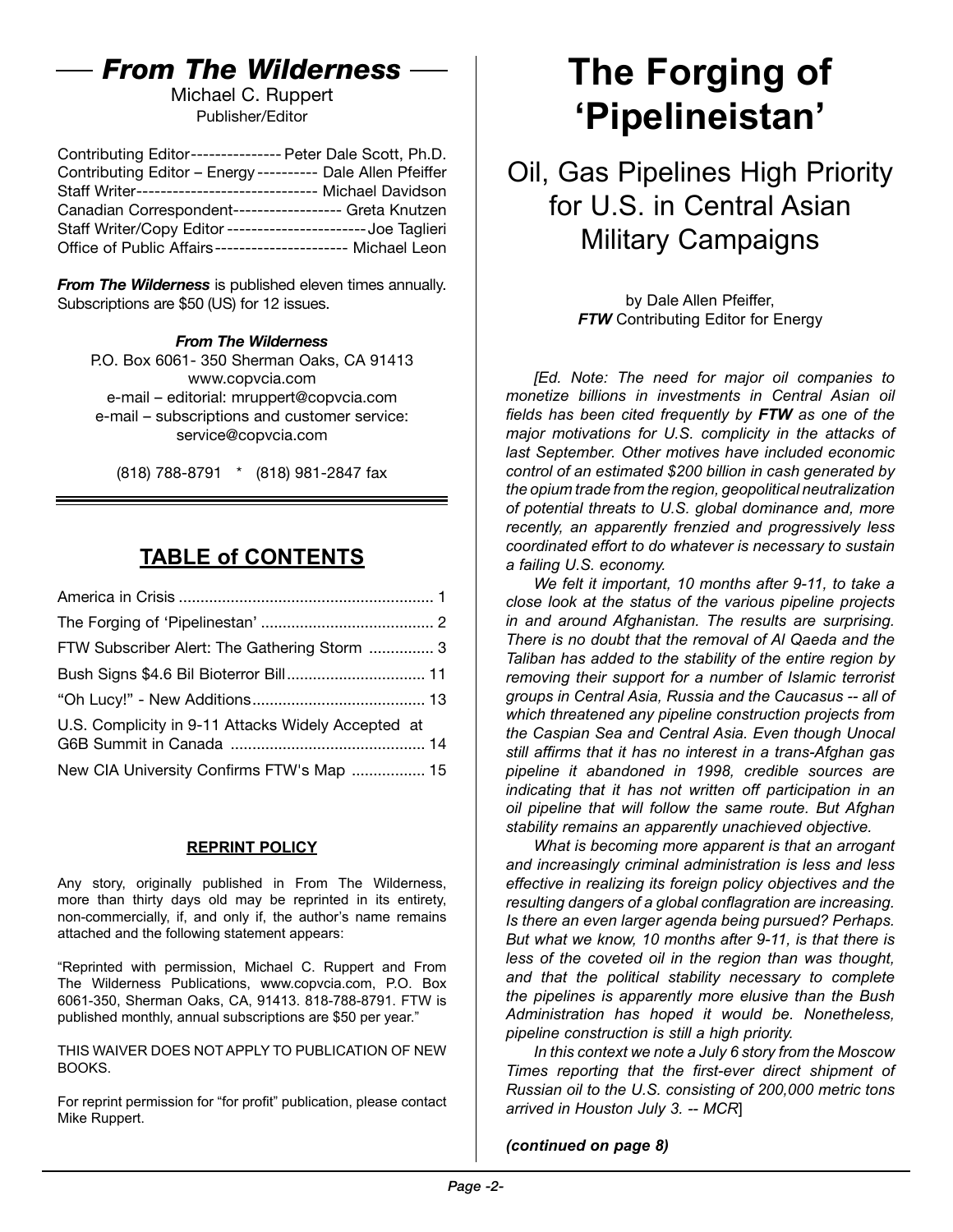# **THE GATHERING STORM**

- Global Financial and Economic Crash Imminent
- Stock Market, Pension Funds, U.S. Dollar on Brink of Collapse and Implosion
- Theft and Fraud Losses to U.S. Taxpayers Exceed \$4.2 Trillion

#### by Michael C. Ruppert

*[Ed. Note: The last time FTW issued an emergency economic bulletin to its subscribers was Sept. 9. At that time a derivatives investment bubble on the verge of implosion, a 900-point drop in the Dow Jones average and a pending liquidity crisis signaled a crash on the order of 1929. Only the attacks of Sept. 11 and massive intervention from the U.S. Treasury and Federal Reserve prevented the collapse. Investors blamed the ensuing market losses on the attacks.*

*The situation now is much, much worse as more factors combine to suggest that foreign investors and trust in the U.S. economy might soon be a thing of the past. Your pension is at risk today and your home may be at risk in six months to a year.*

*One economic analyst has suggested that a nuclear exchange between India and Pakistan might be the perfect cover for the biggest financial wipe out in human history. I think that an ill-conceived and risky invasion of Iraq might serve the same purpose. From consumer confidence, to corporate accounting, to the dollar, to gold, to foreign capital flight, to pension fund*  wipe outs, to the derivative bubble, to debt -- there is not a single economic indicator that is not flashing red.

*The warnings are as clear, explicit and well-documented as were the warnings received by the U.S. government throughout summer 2001 that a terrorist attack against the World Trade Center would take place during the week of Sept. 9 using hijacked airliners from United and American airlines. Nothing was done to prevent that and apparently nothing is being done now in spite of the fact that \$4.2 trillion of your money has been stolen right in front of your eyes.* 

*There was no "single" reason for the attacks of 9-11. I have cited oil, drug cash and geopolitics as three of the primary motives for the U.S. government's complicity in allowing the attacks to happen. But what also cannot be overlooked is the*  fact that 9-11 effectively masked a major economic crash that was certain to occur. That crash has not been averted by the *extraordinary financial maneuverings of the Bush Administration that followed 9-11. It was merely postponed for a very short time.--MCR ]*

July 8, 2002, 16:00 PDT (FTW) --  $\mathsf R$ euters, London published a story June 27 based upon an interview with billionaire financier George Soros. The headline read, "Soros Blames 'Bush Factor' for Dollar's Fall." George Soros is a man to be reckoned with. Emerging from WWII as someone who allegedly cooperated with Nazi occupation troops by identifying assets to be seized, the European financier is one of the most powerful financiers on the planet. He is credited with successfully assaulting the currencies of several nations, including Britain's pound. He recently participated in the World Economic Forum in New York where he was seated on the dais with the likes of Zbigniew Brzezinski, Hillary Clinton, Shimon Peres and academics from Ivy League colleges. It is more than just a case that when Soros speaks, people listen. The truth is that when Soros speaks, markets move.

His comments were brutal.

"The international financial system is coming apart at the seams…There is a lack of confidence. That's what I call the 'Bush factor' in the economy." There is a liquidity crisis in financial markets, said Soros. "Everybody's going home. The Swiss banks are going home. The strengthening of the yen clearly shows repatriation." Translated, that means that foreign capital is fleeing the United States in the wake of as yet not fully realized accounting scandals that will, according to Fox News on July 6, take an estimated \$600 billion in value out of the U.S. stock market this year. One of the many smoke alarms triggered by this is the fact that the U.S. economy needs an estimated \$1.5 trillion per year in new foreign investment just to remain solvent.

Reuters quoted Soros as saying that the global economic downturn had "exposed the weaknesses of corporate America and how the U.S. administration runs the international economic system."

Soros is aware of what *FTW* and noted economic thinkers like Catherine Austin Fitts, former assistant secretary of housing,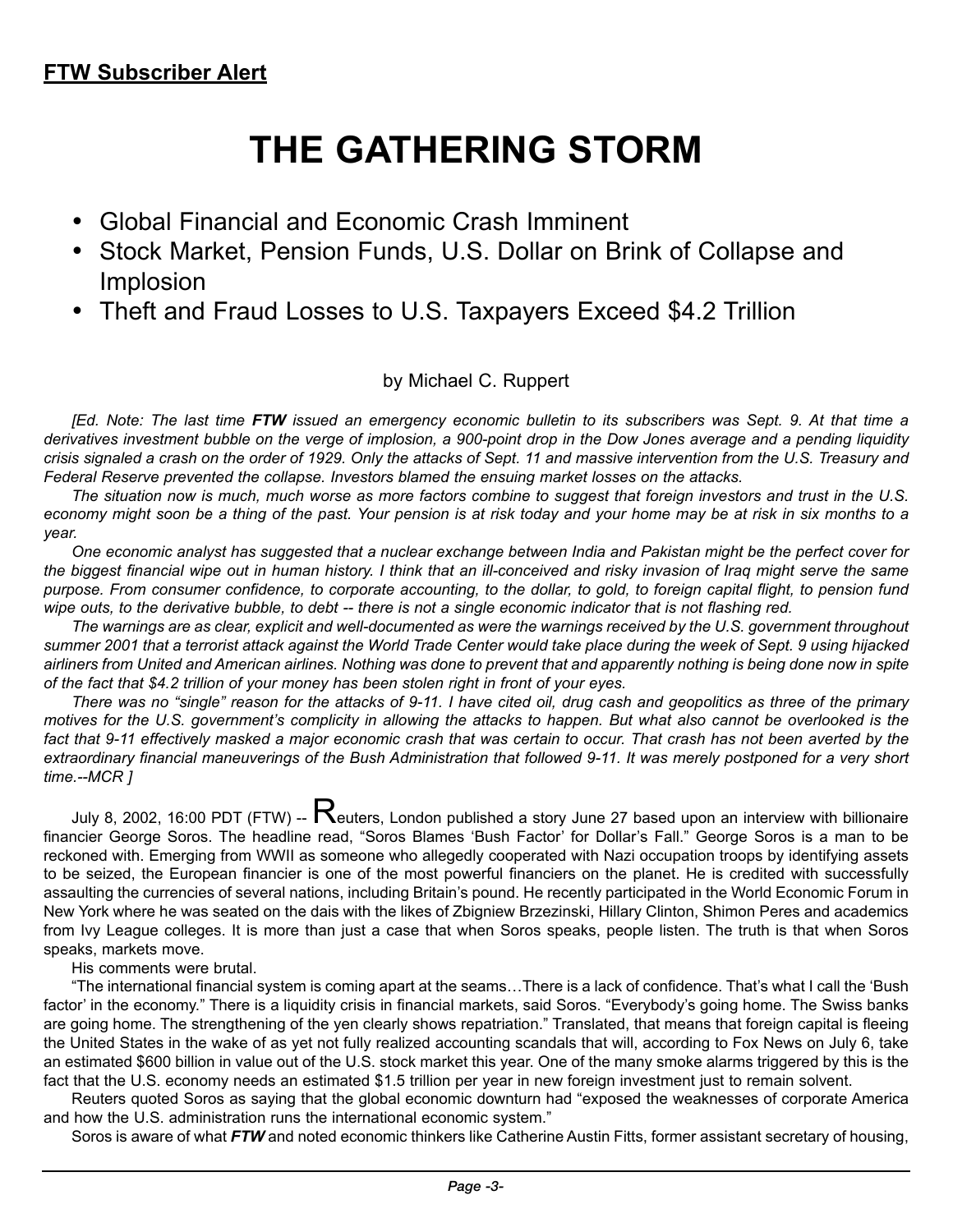and British economist Chris Sanders of Sanders Research have been saying for years: as much as half of the value of the U.S. financial markets is derived from criminal endeavors, whether it is the laundering of drug money or the fraudulent "cooking" of financial statements to boost profits.

#### **PUMP AND DUMP**

It's a simple scheme really. The mafia knows it quite well. By whatever means necessary, drive a stock's price higher and higher. Make it look like a mover, even if it's a dog. Cook the books and get suckers to buy in, helping to drive the price even higher. When you think the balloon will pop, call all your buddies and sell your shares. That effectively steals all the money that the suckers put in. When the stock crashes, the suckers who weren't part of the scheme will take the loss, whether they be individual investors or the New York City police and fire pension fund.

The U.S. stock markets have been pumped to the breaking point, and they are trying very hard to dump right now. Most sober analysts have agreed for a long time that the prices are over-inflated by as much as 50 percent or more; that price/ earnings ratios, now averaging more than 30 to 1, should properly be corrected to about 15 to 1. That means the Dow should be at 5,000 or lower. We'll talk about how the meltdown is being temporarily prevented later. It is first necessary to examine the severity of the crisis.

If I mention the "bookkeeping problem" that's threatening Wall Street right now and asked you how many companies were being investigated for or had announced "overstated earnings," how many would you say? Six? Eight? Try 17.\* Seven of them are energy companies, and this adds another degree of imperative for Congress to force the White House to compel full disclosure from Vice President Cheney's 2001 energy task force. But he has a problem there too. One of the companies under investigation for fraudulent bookkeeping is Halliburton. Cheney was its CEO until taking office, and the fraudulent accounting occurred while he was the boss.

Did you think that WorldCom was a big one, having illegally claimed \$3.8 billion in earnings to boost its share price? On July 5, according to Newsday, the energy giant Reliant Resources "restated" its 1999-2001 earnings by chopping off \$7.8 billion in revenue. Just today it was disclosed on CNN that the pharmaceutical giant Merck has overstated its revenues by \$14 billion.

At the core of all these accounting problems is a non-transparent form of corporate bookkeeping called "pro forma." As opposed to the more transparent and rigid practice called GAAP (Generally Accepted Accounting Practices), pro forma bookkeeping allows for all kinds of manipulations like hiding debt as income, double booking revenues and sneaking drug money onto the bottom line. What has yet to be fully explored by any of the major media is which other major corporations use pro forma bookkeeping. The reason is that all of the major media companies use it too. Also on the pro forma system are GE (NBC), AOL/Time Warner (CNN), Microsoft (MS-NBC), Viacom (CBS), Disney (ABC), IBM, Intel, Cisco Systems, Sun Micro, Tribune (the Chicago Tribune and the L.A. Times), the Washington Post (Newsweek) and the New York Times.

The accounting scandals are starting to nip at the heels of these and other cornerstones of American capital markets. Trading of GM shares was halted June 27 after "unconfirmed market rumors of accounting irregularities." And New York Times reporter Gretchen Morgenson offered the suggestion in an April 14 story that GE might be cooking its books. Thanks to PBS's Lowell Bergman in a 2000 report, we already know that GE has been called on the carpet for accepting drug cash, lots of drug cash, as payment for the good things it brings to life. So has Philip-Morris.

How much foreign capital can Wall Street expect to attract, let alone retain if foreign investors expected to be wiped out for leaving their money here? American investors, especially pension funds are still putting money in or leaving it in place in the stock market. Are there other alarm bells that mom and pop investors should be hearing? What will happen to the value of the American brand name as a trustworthy place to invest money if GM is ultimately revealed to have cooked its books?

A look at the real health of the stock market is revealing. On April 26, The International Forecaster made two chilling observations:

"At the time of the AOL Warner merger the combined companies were worth \$290 billion. They are presently worth \$85 billion. Their quarterly loss is estimated to be \$50 billion. This could be the business mistake of the new century...

"The downgrade of Bristol Myers Squibb to Aaa by Moody's leaves only 8 AAA-rated companies left. They are GE, UPS, AIG, ExxonMobil, Johnson & Johnson Berkshire Hathaway, and Pfizer & Merck. In 1990 there were 27 AAA companies and in 1979 there were 58."

#### **THE DOLLAR**

Soros was extremely upset about what was happening to the U.S. dollar, which has been falling against various currencies for about a month. The key to understanding this lies in the lesson I learned at an economic conference in Moscow in spring 2001. Almost all countries in the world use the U.S. dollar as their reserve currency. They have bought trillions and are holding them. If another currency becomes more valuable or is viewed as more stable, then the world will switch currencies, and trillions of dollars will come back into the country -- inflation would be inevitable and the dollar would lose its value.

In the week ending July 5, the dollar closed consistently at or near parity with the Euro. As of this posting it sits at (U.S.) 99 cents and has been hovering there for more than a week. Since various economic "reforms" from the 1950s to the 1970s removed the dollar from the gold standard it has been a fiat currency, unconnected to any measure of intrinsic value. The full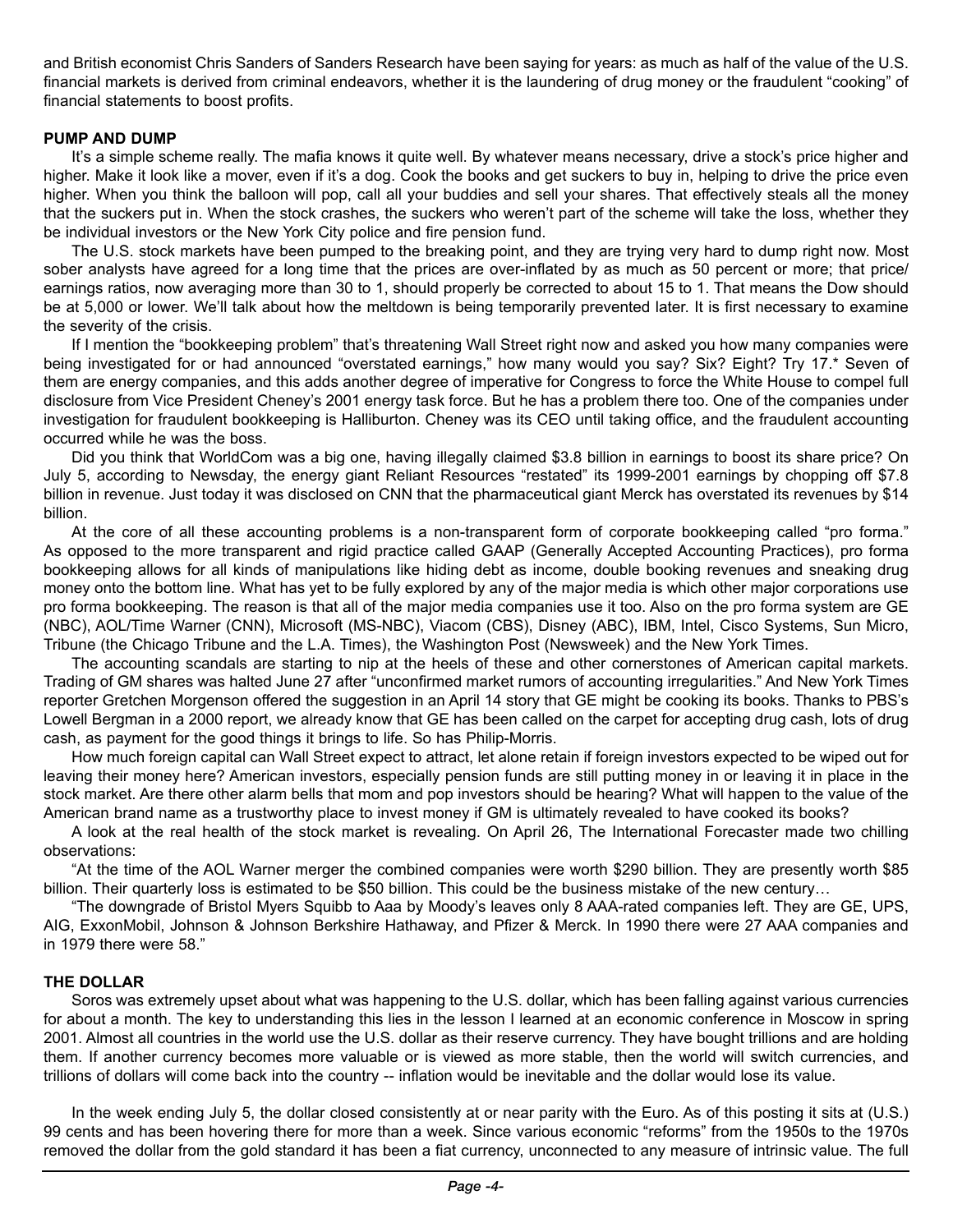faith and credit of the United States -- along with its military -- have given the dollar its value. The Euro is partially backed by gold and there have been lingering but credible rumors for years that the U.S.'s gold reserves have been moved to Europe.

Soros told Reuters, "But the declines in the markets have gone somewhat further than what would be the natural consequences of the previous exuberance…

"The decline in the dollar came as a surprise to me…I attribute it to lack of confidence in the management of affairs by the United States, its unilateralism, the pursuit of national self-interests and not living up to the responsibility of being the dominant financial power in the world, not taking care of the system."

What is Soros setting us up for? The pumping of the stock market occurred while Bill Clinton was president. Yet he's blaming Bush. Is another Herbert Hoover being created before the big crash? The signs are there. Britain's paper the Independent ran a June 28 story headlined, "WorldCom scandal: Currencies: Latest Wall Street disaster sends investors all over the world running for cover." The lead read, "The U.S., dollar yesterday moved to the brink of free fall, a nightmare scenario for the world economy, after reverberations from the WorldCom scandal triggered panic among investors."

That was before the announcements about Reliant and Merck.

The story painted a glum picture. "'This is threatening to become a disorderly market,' David Bloom, global economist at HSBC said. 'There's no better way to show loss of confidence in a country than through its currency.'"

Quoting another financial expert, the Independent reported, "'If the dollar's decline turns explosive, this could compound the problems of the U.S. asset markets as currency losses raise fears of massive capital flight out of the U.S.'"

#### **GOLD**

For years the price of gold -- the ultimate smoke alarm signaling a failing economy -- has been artificially suppressed by paper traders who are capable of flooding the commodities markets with gold future options when the price needs to be kept low. Why low? Because rising gold prices have always signaled inflation and/or a lack of faith in the financial markets. Years of efforts by the Gold Anti-Trust Action Committee, or GATA, while not being successful at halting or fully exposing the artificial manipulation of gold prices by the Federal Reserve, major banks, the Bank of International Settlements and major commodities traders, have opened the eyes of many to overt manipulations in gold pricing.

As one investment banker told *FTW* recently, there is five times more paper gold than there is actual gold out of the ground. If gold prices ever pop, they'll be out of sight.

Over the past year, certainly since 9-11, gold prices have often moved in exactly the opposite direction (lower) from what conditions would dictate. The financial effort required to do this requires the support of powerful state banking institutions and cash to service the paper. Gold has risen in price from around \$280 an ounce nine months ago to a high of around \$327 in recent weeks. That's a return on investment of 16 percent -- far better than the Dow has done this year.

In our last economic bulletin *FTW* noted that the Dow had lost close to 900 points. Since March of this year it had lost, before the profit-seeking 300-point rally of July 5, almost 1,600 points. Yet even as the economic news worsened last week, the price of gold peaked and then started to fall. As of this writing it sits at \$312 an ounce. The gold price dropped as the worst economic news was hitting the streets. Why?

As one astute gold watcher, Jay Taylor, summed it up in an October 2000 newsletter, "Every single time there is concern about a stock market debacle, gold is bombed. Always."

On June 5 GATA described one of the recent moves to "fiddle" with gold prices. "MiningWeb.com has just reported an explanation for the plunge in the gold price today. The plunge, MiningWeb says, 'came in the wake of a large after-market trade in New York last night, with an unnamed fund liquidating 5,000 futures contracts, a move which knocked the price first to \$326/oz, then to \$324/oz, and finally to \$321/oz,…The sale was executed using the 'Access' system on Comex, which allows for anonymous trading by large funds.'"

There are unmistakable signs of market manipulation now with regards to both gold and stocks. Who is it that keeps the markets from correcting, only making the inevitable crash that much worse? It's called the Plunge Protection Team, or PPT. And now it has to have the liquidity to flood both the gold and the stock markets with enough cash to keep the bubbles from bursting. This, at the same time that major banks like J.P. Morgan/Chase and Citigroup sit atop huge derivatives bubbles that have been estimated at between \$150 trillion and \$300 trillion. Most major U.S. banks have heavy exposure as a result of the mushrooming financial scandals. All of these bubbles require cash, and this is the liquidity Soros is rightly worried about.

Rep. Ron Paul, R-Texas, has been challenging the gold manipulation for years. He has been one of the few fiscally sane voices anywhere on Capitol Hill. His website has a listing of his writings and much needed legislation he has or is sponsoring.

Only recently have there been signs that the PPT is also working in the U.S. equity (stock) markets.

#### **THE PLUNGE PROTECTION TEAM**

The Washington Post acknowledged the existence of a select group of four who could and would intervene in markets to prevent massive capital flight and a run on shares that would cause an economic collapse if there weren't enough cash to pay out during a massive sell off. In his Feb. 23, 1997 story headed "Plunge Protection Team," Post reporter Brett Fromson identified the Federal Reserve chairman, the Securities and Exchange Commission chairman, the chairman of the Commodities Futures Trading Commission, and the secretary of the Treasury as the team's key players. The intervention of the team in the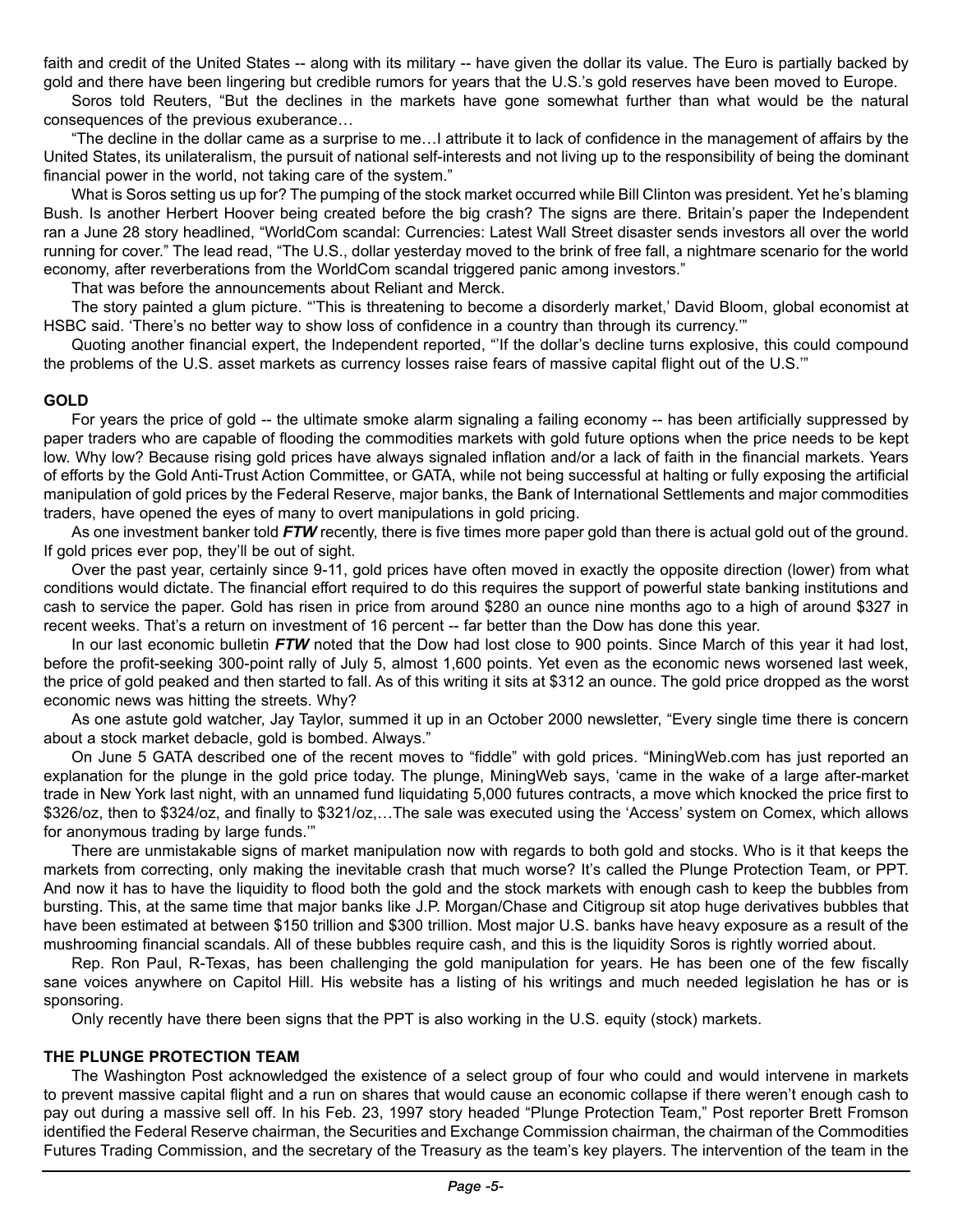1998 crash of Long Term Capital Management, after it became wildly overexposed in the gold market, revealed that private institutions such as Goldman Sachs, J.P. Morgan, Merrill Lynch and other major banks could be involved as well.

Fromson quoted a former team member as saying, "In a crisis, a lot of deference is paid to the Fed. They are the only ones with any money." Or, I might add, the ability to print it.

Pointing to the 1987 stock market crash, the single largest crash in history, Fromson observed, "The Fed kept the markets going by flooding the banking system with reserves and stating publicly that it was ready to extend loans to important financial institutions, if needed."

On April 5, 2000 New York Post reporter John Crudele reported that the stock market had turned back from the abyss. After a 500-point drop that looked like it was leading to a meltdown, "…someone started buying large amounts of stock index futures contracts through two major brokerage firms -- Goldman Sachs and Merrill Lynch...Unless the brokers tell, there is no way of knowing which of their clients were making the purchases...Then the market rebounded."

Calling it the PPT, Crudele both referred to the 1997 Washington Post story and suggested that private banks were acting as team captains.

Gold activist David Guyatt, relying on information obtained from GATA Chairman Bill Murphy, pointed to the PPT in October 2000. "The hand of the Plunge Protection Team (PPT) is clearly visible for the first time. The entire short gold play over the last few years is a technique that has been used to 'prop up key stocks' and 'fund futures' operations. In the simplest form it works like this. Borrow (at negligible interest rates) someone's [America's, Germany's, Britain's, Goldman Sachs'] gold and sell it in the market. This gives a handsome pool of near-interest-free dollar cash. Whenever the stock market looks shaky, or key stocks come under pressure, dive in and buy, buy, buy…

"But it is not only necessary to manipulate the stock market to succeed. It is also necessary to manipulate the gold price and keep the price of gold below the price PPT sold the leased gold for…This is a game of double jeopardy…The problem the PPT now have is that there is virtually no more official gold left to borrow."

The causes of this intervention were a pending NASDAQ crash and the imminent downgrading of IBM and Intel stocks.

And the PPT's hand has been noted recently from as far away as Australia. Progressive Review Editor Sam Smith recently quoted a story by Richard Bromby of the Australian Financial Review:

"At 2:32 Wednesday [June 26], New York time, something extraordinary happened at the corner of Wall and Broad streets. The New York Stock Exchange's Dow Jones industrial index -- struggling since the opening bell after the WorldCom fraud revelations -- threw off its problems. From an intraday low of 8,926.6, the Dow shot skywards to its high of 9,160 at 3:29 p.m…Could it be the work of the much talked about, but never seen, Plunge Protection Team? There is a belief that this team represents a powerful and secretive hand that is ready to act at any time the Dow looks ready to tank big-time…

"…London's Observer newspaper last October reported it had information the plunge team was preparing to spend 'billions of dollars' to avert a repeat of 1929 and 1987."

The problem is clear: With a strong dollar the PPT has demonstrated that it has enough cash to suppress gold prices or to save the stock market. It may not have enough cash to do both -- especially if the dollar were to suddenly lose its value. Then, all of the chickens that have been locked out will come home to roost with a vengeance.

As The International Forecaster reported on April 26, "The American consumer has run out of credit and buying power…All bets are off if the housing and credit bubbles break and that's a distinct possibility…Debtor's prison is drawing nearer. House and Senate conferences are deciding on a new set of rules for Chapter 7 bankruptcy…If the Plunge Protection Team weren't manipulating the market with all these scandals, the Dow would already be at 4,500."

#### **REALIZING THE EXTENT OF THE DESTRUCTION**

Not all of the money looted from American taxpayers is going to support the PPT market manipulations. A lot of it is just being stolen.

According to the Standard and Poor's website, "domestic equity allocation" (stock market) of U.S. pension fund investments was near 50 percent by the end of the 1990s. It has topped 50 percent since then.

Before the 2000 presidential election, candidate George W. Bush promised that he would tap the Social Security Trust Fund only in the event of war, recession or national emergency. On Sept. 11, he was quoted by his budget director, Mitch Daniels, as saying, "Lucky me! I hit the trifecta!"

It's not a question about stealing a little here and a little there. It's a question about open, full-scale looting -- but only from the pockets of the American people who, in my opinion, will soon have almost nothing left. Let's look at the hard numbers of what has been taken and from where. These numbers are by no means exhaustive. It's just what we know about.

| - Social Security in 2001 (USA Today/Washington Post)               | 34 Billion<br>SS. |
|---------------------------------------------------------------------|-------------------|
| - Social Security in 2002 (est.) (House Budget Committee)           | \$ 160 Billion    |
| - Federal Employees Retirement System (Wall Street Journal 6/13/02) |                   |
| (to Meet 2002 budget deficits)                                      | 42 Billion<br>S   |
| - Civil Service Retirement and Disability Fund (ibid)               | 2 Billion<br>£.   |
| - Stolen from the Dept. of Defense -- 1999                          |                   |
| (Cong. Record and Insight Magazine)                                 | \$1,100 Billion   |
|                                                                     |                   |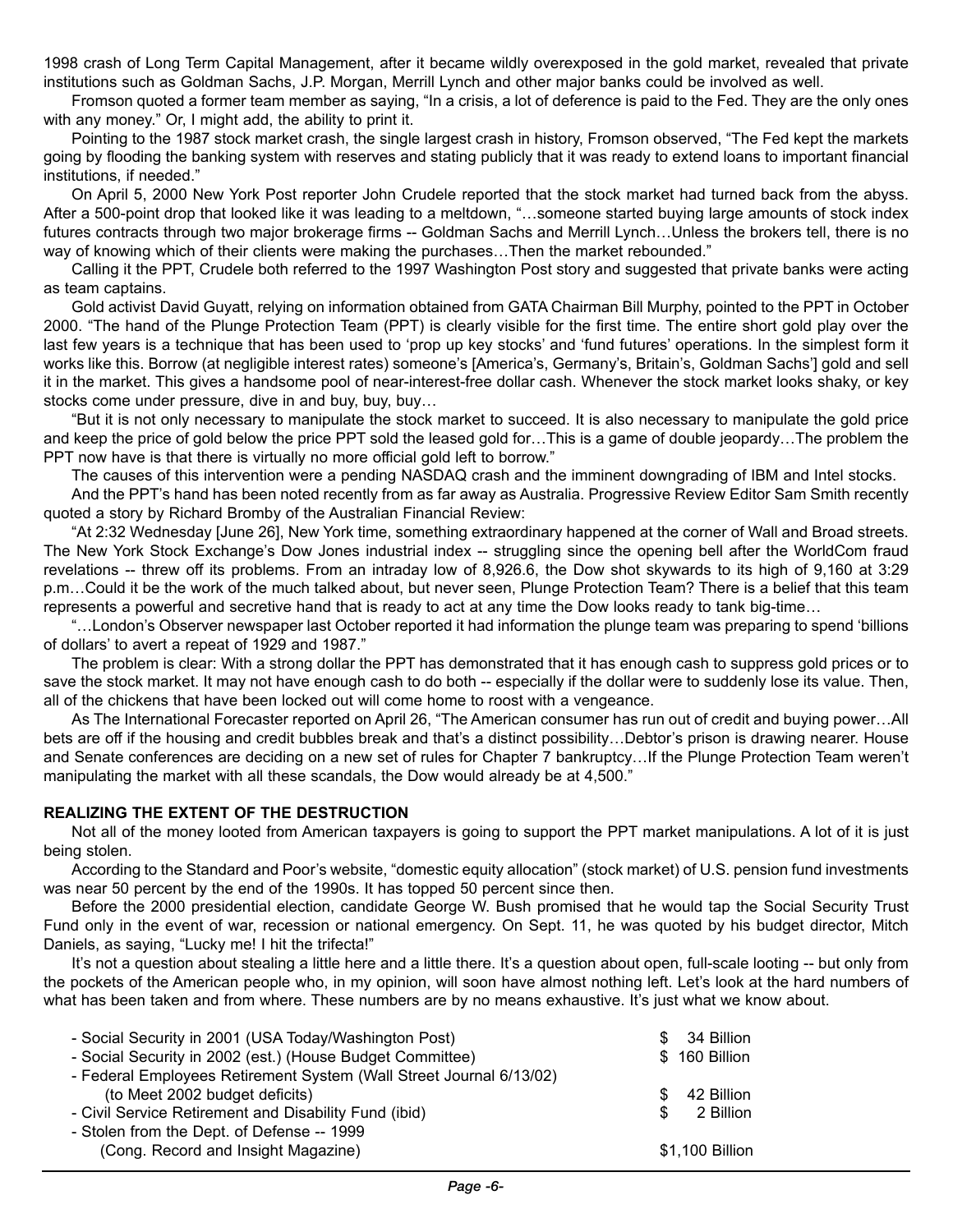| Stolen from the Dept. of Defense -- 2000 (CBS News) |  |  |
|-----------------------------------------------------|--|--|
|-----------------------------------------------------|--|--|

- Stolen from HUD -- 1999 (Cong. Record) \$ 59 Billion
- Shareholder Equity Lost to Financial Fraud -- 2002 (Fox) \$ 600 Billion

TOTAL \$4,297 Billion

#### **PENDING THEFTS**

Social Security (by 2010) (Washington Post citing Cong. Budget Office figures) \$ 845 Billion

\$2,300 Billion

An anecdotal story reveals the damage to pension funds. If you think that Social Security will be a safety net, please read the above section again. Of course we all know about the Enron employees who were wiped out. But according to the New York Times on April 3, New York City's pension system has lost \$9 billion in the wake of recent stock scandals. Imagine the impact if local governments declared bankruptcy or defaulted on their pension obligations. It has been estimated that the California state employee retirement system (CALPERS) has more than 90 percent of its money invested in the stock market.

#### **A WORD ABOUT HOUSING**

Most Americans believe that their homes are their last, best retirement insurance. Yet many Americans have mortgaged their homes for 120 percent of value. Their loans are backed with the full faith and credit of the U.S. government through various agencies such as Ginnie Mae, Fannie Mae, Freddie Mac, and the Federal Housing Authority.

The International Forecaster has predicted that "40 percent of Fannie and Freddie's loans are going to come back and haunt them. We envision an S&L type bailout of \$2.4 trillion down the road. This will be the biggest financial disaster in history."

The full faith and credit of the U.S. government lie behind these home loans. If the homeowners go broke in an economic crash, they default. If the U.S. government goes broke -- before or after that point -- it defaults, and the holders of U.S. debt ultimately have the right (especially under WTO and globalization) to foreclose on the collateral -- your home loans. In the worst case scenario most of the United States could legally be owned by all of the countries holding U.S. debt -- better described as T-Bills, U.S. gold, or U.S. stocks.

#### **CONCLUSION**

The Great Depression was not an event that wiped out U.S. capitalists. It was an event that made the rich even richer by transferring the wealth of the people into the hands of the already wealthy. Legendary is Bank of America's rise to affluence through real estate foreclosures from 1929-37. Don't believe for a minute that the richest of the rich will be hurt by the coming collapse. The only ones hurt will be you and me.

George Soros is a member of the Bilderberger Group, a collection of the wealthiest individuals on the planet. It includes, from the U.S., both Democrats and Republicans, and from Europe and Asia the richest "old" money that can be found. U.S. participants in this year's conference included David Rockefeller, Henry Kissinger, former Treasury Secretary Larry Summers, former CIA Director John Deutch and George Soros. It was just after this year's meeting which ended in early-June, that all of the revelations about corporate fraud started to really hit the news. One wonders if it had been on the agenda.

I also note sadly a recent financial report from the Denver area stating that mortgage foreclosures were going through the roof. This, at the same time that Reuters (July 2) reported that corporate layoff announcements had risen by 12 percent in one month. In this context Bush's tax cuts seem worse than bad judgment. As former Assistant Secretary of Housing Catherine Fitts pointed out to me in a last minute e-mail, "By 2010, when (and if) the Bush tax reductions are fully in place, an astonishing 52 percent of the total tax cuts will go to the richest one percent… Put another way, of the estimated \$234 billion in tax cuts scheduled for the year 2010, \$121 billion will go to just 1.4 million taxpayers."

Unless you can convince me that gravity might suddenly reverse direction, this collapse is inevitable and imminent. It will be unspeakably brutal. How long do we have? Maybe weeks. Maybe months. Maybe only days. But the house of cards is already starting to collapse all around us. A major terrorist attack, the folly of an invasion of Iraq or a nuclear exchange between India and Pakistan would only be a momentary diversion from a much greater tragedy.

Suggested Resources:

[www.sandersresearch.com](http://www.sandersresearch.com) [www.solari.com](http://www.solari.com) [www.gata.org](http://www.gata.org) [www.house.gov/paul/](http://www.house.gov/paul/)

\* -- Enron, WorldCom, QWest, Tyco, ImClone, Martha Stewart (the company), Global Crossing, Dynegy, CMS Energy, El Paso, Halliburton, The Williams Co., Clear Channel (which owns approximately 1,200 radio stations), Adelphia, Reliant, Motorola and Merck. [Source: CNN and various news services]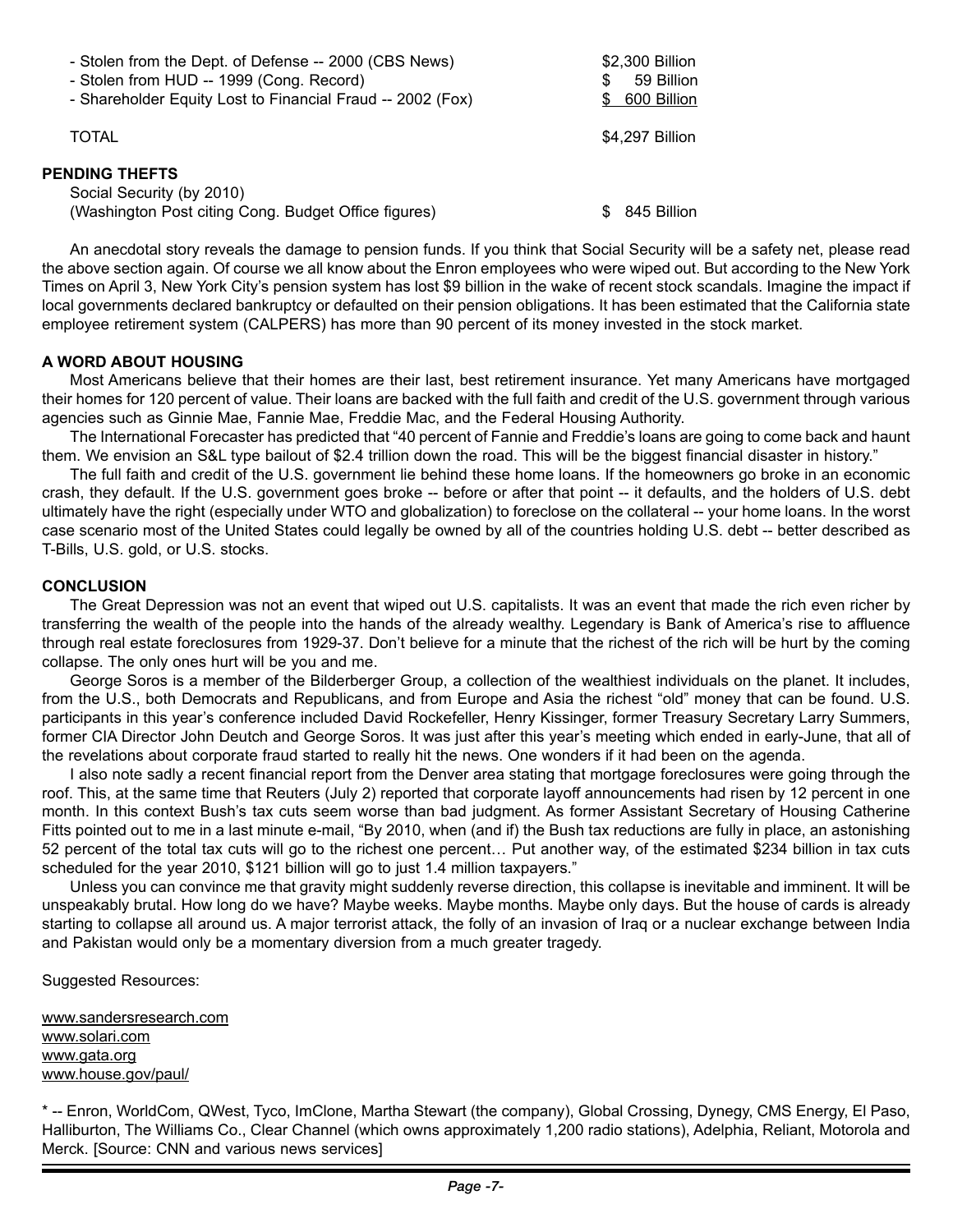#### *(continued from page 2, The Forging of 'Pipelinestan')*

July 10, 2002, 19:45 PDT (FTW) --  $\blacktriangleright$  ipelines and oil deals seem to be spreading out all over Central Asia. The players include all of the major oil companies, especially those with close ties to the Bush Administration, along with Russian oil companies, the World Bank, the Asian Development Bank, and the Central Asian republics themselves. Only the Afghanistan pipeline seems to be moving slowly.

Meanwhile, Caspian Sea oil reserves have been downgraded, British Petroleum shows more signs of industry downsizing, and Matthew Simmons, an oil industry insider, is warning of a perfect energy storm.

#### **WHO OWNS CASPIAN SEA RESOURCES?**

Following the collapse of the Soviet Union, the world energy industry began drooling over the newly formed Central Asian republics and the Caspian Sea. Exploration quickly found what appeared to be enormous, untapped fields of oil and natural gas. Throughout the 1990s, deals were made with various countries claiming ownership of energy reserves. Unfortunately, according to the Department of Energy (DOE), the legal status of the Caspian Sea has yet to be resolved.

Prior to 1991, the only countries bordering the sea were the Soviet Union and Iran. These two countries were bound by the 1921 and 1940 bilateral treaties, which stated that Caspian resources were to be owned jointly. Since the dissolution of the Soviet Union and emergence of Kazakhstan, Turkmenistan and Azerbaijan, there have been numerous disputes about resources in the Caspian Sea. Disputes came to a head in July 2001, when Iranian gunboats confronted a British Petroleum research vessel and ordered it out of waters to which Iran lays claim.

Negotiations among the littoral states have made very slow progress in ironing out the disputes. A summit of the heads of state from the various Caspian Sea countries was postponed several times in 2001, as it became apparent that parties could reach no final agreement. For this reason, while many deals have been proposed between various energy consortiums and republics, none have materialized. Until the ownership status of the Caspian Sea has been resolved, there will be no further development of the Sea's oil and gas resources. (See source 1 below)

#### **'PIPELINEISTAN'**

Ownership disputes do not extend to continental reserves, as international borders have been clearly delineated. Therefore, the development of land-based resources has been met with a flurry of activity. Considering that the countries of Central Asia are largely landlocked, there has been enormous pipeline building activity to bring Central Asian energy resources to the markets where they are needed.

Projects are underway to ship energy north through modified Russian pipelines. The largest of these projects is a 980 mile pipeline from Kazakhstan's Caspian Sea oil fields across Kazakhstan and Russia to the Black Sea port of Novorossiisk. Construction began in 1999, and this pipeline is the largest single American investment in the region. As reported by Alexander's Gas and Oil Connections website, the main client for this pipeline will be TengizChevrOil, half of which is owned by Chevron, a quarter by ExxonMobil and a quarter by Russian and Kazakh partners. (See source 2)

There are also several projects to either truck or pipe energy through Georgian territory, according to the DOE. Chevron has a strong interest in this option, along with Conoco. The U.S. Trade and Development Agency funded a \$750,000 feasibility study by Enron for a natural gas pipeline from Turkmenistan, through Azerbaijan and Georgia, to Turkey. Another feasibility study was completed by Unocal. There have been negotiating problems among the various countries, and PSO (co-operator with Royal Dutch/Shell) closed its Turkmenistan office in 2000. Talks about the project have resumed, but the legal issues of Caspian Sea ownership complicate the project. (See source 3)

Chevron's involvement throughout the region is quite ubiquitous. Alexander's Gas and Oil Connections reported the company has invested more than \$20 billion in Kazakhstan alone. From 1989 to 1992 National Security Adviser Condoleezza Rice was on the board of directors of Chevron, and was its main expert on Kazakhstan.

Other projects are also underway, most of them ending with energy in Turkey, where it would be transported through the Bosporus Straits to markets in Europe. There is a great deal of concern about Bosporus Straits traffic, which has already become a major bottleneck for oil tankers. There are environmental concerns about possible collision, and for this reason, options are being considered for oil transiting the Black Sea to bypass the Bosporus Straits.

As for the market, the big question has been: should the pipelines flow east or west? The western route would be easier, as much of the infrastructure is already in place. There are several projects underway or completed for bringing energy resources to the west. However, European oil demand over the next 10 to 15 years is expected to grow by only one million bbl/d, while Asian demand is expected to grow by at least 10 million bbl/d over the same period. Therefore, greater profit is seen in piping these resources to the east.

Unfortunately, an eastward route would require the longest pipelines in the world. Formidable mountains would require long detours to the north, or a shorter route to the south through either Iran or Afghanistan and Pakistan. The Iranian route is prohibited under the Iran and Libya Sanctions Act. Therefore, Afghanistan and Pakistan are the choice for energy flowing eastward. (See source 4)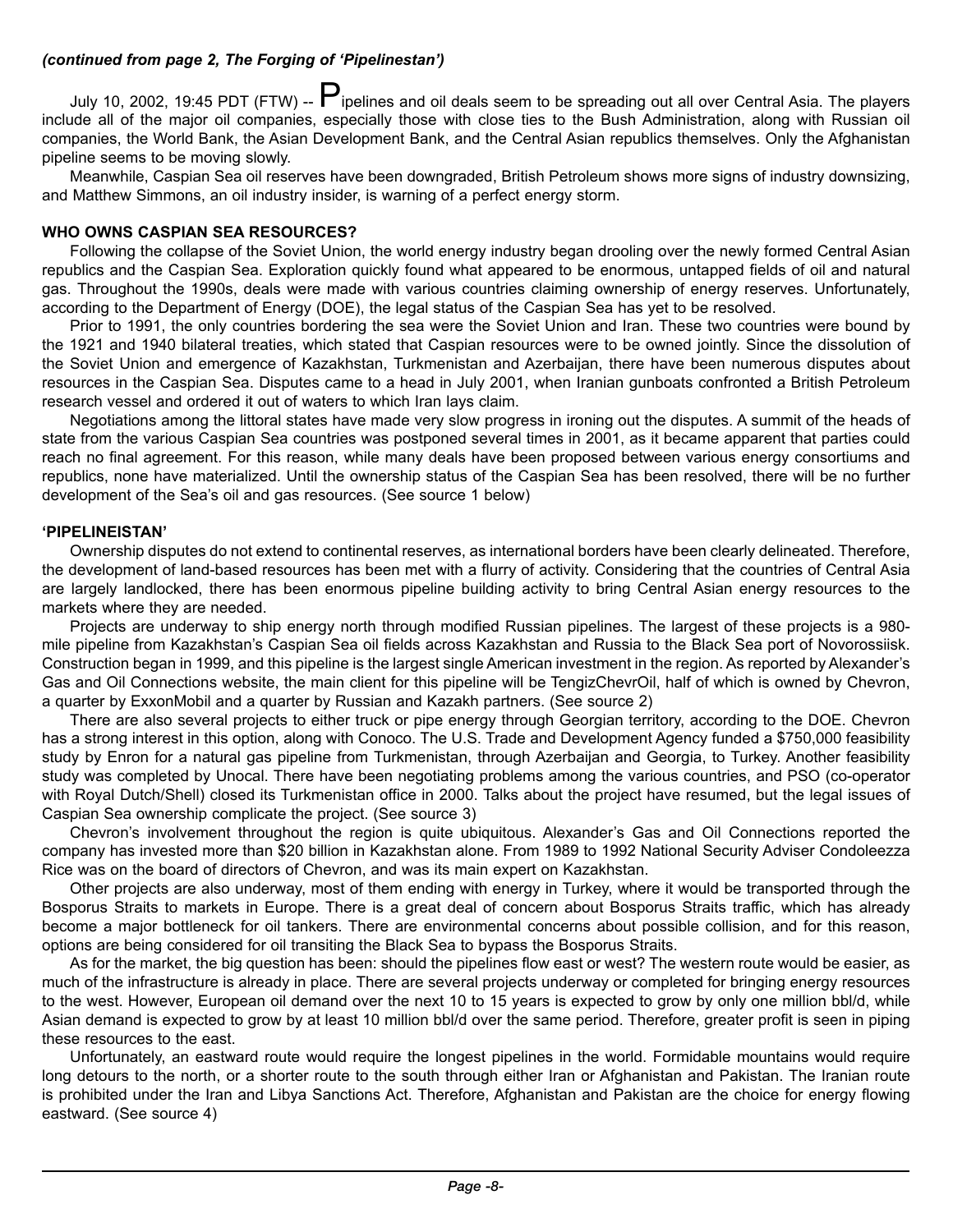#### **THE TRANS-AFGHANISTAN PIPELINE**

Efforts to revive the trans-Afghanistan pipeline began soon after the U.S. incursion into that country. The pipeline from Turkmenistan to Pakistan was first discussed in the late-1990s, with a consortium led by Unocal pushing the project. Unocal backed out in 1998 after international financial institutions refused to help cover the cost of the project so long as Afghanistan was racked by armed conflict. (See source 5)

As reported by the Asia Times, in July 2001 a strategy to topple the Taliban and replace it with a "broad-based government," was discussed during the G8 summit in Genoa, Italy. (This subject was first broached in Geneva at a May 2001 meeting between the U.S. State Department, Iran, Germany, and Italy.) Following within days of the G8 summit, secret negotiations were conducted in a Berlin hotel between American, Russian, German and Pakistani officials. Pipelineistan was the central topic of these negotiations, and a plan was set up for military strikes against the Taliban from bases in Tajikistan to be launched before mid-October 2001. (See source 6)

Soon after the invasion began in October, the pipeline project was discussed in Islamabad between Pakistani Petroleum Minister Usman Aminuddin and American Ambassador Wendy Chamberlain. Subsequently, during a visit to Ashgabat, Turkmenistan on Jan. 31, Deputy Secretary of State Elizabeth Jones told Turkmen President Saparmurat Niyazov that Washington would support such pipeline projects so long as they were commercially viable. (See source 7)

In April Niyazov called for the United Nations to support a plan to build a gas pipeline linking Turkmenistan to Pakistan, reported EurasiaNet. The project was being touted for bringing stability to Afghanistan. Support from the UN would boost the status of the project and clear the way for guarantees from international institutions like the UN Development Program. (See source 8) Also in April as reported by Agence France-Presse, World Bank chief James Wolfensohn said he had held talks about financing the Trans-Afghanistan gas pipeline. Wolfensohn, during a visit to the Afghanistan capital, Kabul, stated that a number of companies had already expressed interest in the project. (See source 9)

So far, no corporations have been named as firmly signing on to the project. Several sources have stated that Unocal will likely come forward again to join in the project, according to the DAWN Group of Newspapers. (See source 10) Most notably, Afghan Minister for Mines and Industries Mohammad Alim Reza has stated that Unocal was still in the lead attempting to win the \$2 billion trans-Afghanistan pipeline. (See source 11) According to NewsBase, Unocal followed this announcement with a statement that it has no intention of reviving the Central Asia Gas Pipeline (CentGas) project. (See source 12) However, Unocal has made no statement contradicting reports that it has a project to build the Central Asian oil pipeline, linking Turkmenistan both to Russia's existing Siberian oil pipelines and to the Pakistani coast. This oil pipeline will run parallel to the proposed gas pipeline route through Afghanistan, reported the Asia Times. (See source 13) It is possible that Unocal's denial of interest in the gas pipeline could just be for public consumption. Prior to stepping down from the CentGas project, Unocal was targeted by human rights groups for its dealings with the Taliban.

Energy experts have indicated that companies owned or formerly managed by Bush senior and Vice President Dick Cheney are showing a keen interest in Caspian Sea reserves, the DAWN Group reported. (See source 14) And the U.S. is expecting investment from U.S.-based energy conglomerates through Overseas Private Investment Corporation (OPIC) to resuscitate the Afghan pipeline project. (See source 15) It has been noted that despite assurances from Afghan and Pakistani leaders, continued volatility in the region is deterring energy corporations from offering to help build the pipeline. It is suggested that it may take several years of political stability before the project could be seriously revived. However, the Asian Development Bank (ADB) is also keenly interested in the project. ADB loans will likely be used to cover part of the cost of building the gas transport system, with funds from donor countries for the reconstruction of Afghanistan covering the rest, according to the BBC and NewsBase. (See sources 16 and 17) It will be interesting to see what role Halliburton, formerly chaired by Cheney, plays in the pipeline construction.

On May 30 Afghanistan's interim leader, Hamid Karzai, Turkmenistan's President Niyazov, and Pakistani President Pervez Musharraf met in Islamabad to sign a memorandum of understanding on the trans-Afghanistan pipeline project. As a first step, the three countries will begin work on a feasibility study. A preliminary assessment will be issued in late-September and the three leaders will meet for more talks on the project in October, reported NewsBase. (See source 18) The Turkmen-Afghan-Pakistani gas pipeline accord has been published and can be viewed at the following website: [http://www.gasandoil.com/goc/news/nts22622.htm.](http://www.gasandoil.com/goc/news/nts22622.htm)

#### **CASPIAN OIL ESTIMATE REVISED DOWN**

Early estimates of Caspian Sea oil reserves ranged from 115 billion to 200 billion barrels. These estimates have been rightfully viewed with scepticism as they were based on a 10 percent probability of recovery -- that is, they were considering oil that could not be recovered. Now this assessment has been severely downgraded by oil industry insiders.

Speaking on April 8 in Almaty, Kazakhstan at the Eurasian Economic Summit, Gian Maria Gros-Pietro, chairman of Italy's Eni oil company, said the Caspian contains 7.8 billion barrels of oil, the Interfax news agency reported. This is confirmed by Agip's statement in Energy Day of May 30 that the recoverable reserve potential of Kashagan is only 1.2 billion barrels. With these revisions, it is questionable whether the Caspian Sea region will ever approach the importance of the Middle East with regard to energy reserves, according to the Association for the Study of Peak Oil's (APSO) June newsletter. (See source 19)

Finally, in reference to the table below of world energy reserves, note that the Caspian Sea region is included in the Former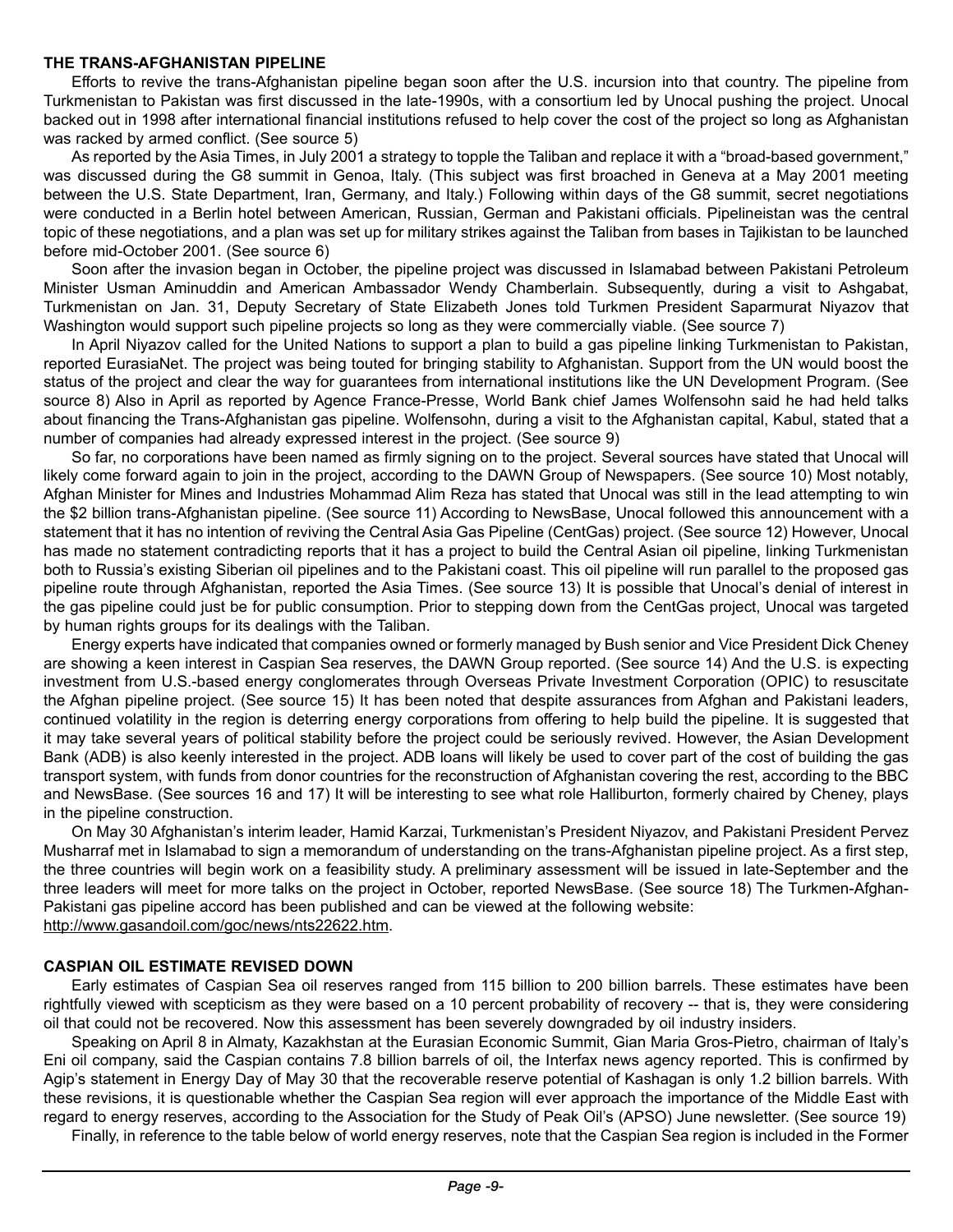Soviet Union, amounting to less than one tenth of Middle East reserves. In fact, added together, the rest of the world only contains 364.5 thousand million barrels in proven reserves, or 53 percent of the proven reserves of the Middle East.



#### map of proved oil reserves at end 2001

Source: BP Statistical Review of World Energy 2002; <http://www.bp.com/centres/energy2002/index.asp>

#### **MORE EVIDENCE OF OIL COMPANY DOWNSIZING**

Also from the June APSO newsletter, we find more evidence of oil company downsizing. The newsletter cites World Oil articles stating first that British Petroleum has decided to completely curtail political contributions in the U.S. BP spent \$834,000 in such contributions in 2001. The APSO observes that this decision says more about reduced activity than anything else. [*Ed. Note: Although it may say something about BP's grand jury exposure for bribery allegations in the U.S. and its 2000 campaign donations to Attorney General John Ashcroft. -- MCR*] Likewise, BP is replacing staff with consultants. The aim is to downsize the staff of various drilling operations by between 30 percent and 40 percent. This does not speak well for future drilling activity. (See source 20)

#### **THE PERFECT ENERGY STORM**

Finally, from a presentation at the June 21 Energen Corporation Board Retreat, Matthew R. Simmons, president of Simmons & Company International (an investment banker for the energy industry) spoke about a looming natural gas crisis. Toward the end of his presentation, Simmons listed the following ingredients for a perfect energy storm:

- Third quarter of 2002 sees the arrival of a material supply drop
- A hot, muggy summer turns on a record level of gas turbines (100,000 MW+)
- One hurricane roams through the Gulf of Mexico
- Suddenly, the gas storage cushion is gone.

"We might be passing through the eye of a hurricane," Simmons warned. (See source 21)

#### Sources:

- 1) <http://www.eia.doe.gov/cabs/caspian.html>
- 2) <http://www.gasandoil.com/goc/news/ntc20665.htm>
- 3) <http://www.eia.doe.gov/cabs/caspian.html>
- 4) <http://www.gasandoil.com/goc/features/fex20867.htm>
- 5) <http://www.gasandoil.com/goc/news/nts22628.htm>
- 6) <http://www.gasandoil.com/goc/features/fex20867.htm>
- 7) <http://www.gasandoil.com/goc/news/ntr20811.htm>
- 8) <http://www.gasandoil.com/goc/news/ntc22240.htm>
- 9) <http://www.gasandoil.com/goc/news/nts22408.htm>
- 10)<http://www.gasandoil.com/goc/news/nts22268.htm>
- 11) <http://www.gasandoil.com/goc/news/nts22404.htm>
- 12) <http://www.gasandoil.com/goc/company/cns22416.htm>
- 13) <http://www.gasandoil.com/goc/features/fex20867.htm>
- 14) <http://www.gasandoil.com/goc/news/nts22404.htm>
- 15) [http://www.gasandoil.com/features/fex20867.htm](http://gasandoil.com/goc/features/fex20867.htm)
- 16) <http://www.gasandoil.com/goc/news/nts22628.htm>
- 17) <http://www.gasandoil.com/goc/company/cnr22210.htm>
- 18) <http://www.gasandoil.com/goc/news/nts22628.htm>
- 19) <http://www.isv.uu.se/iwood2002/Newsletter/Newsletter.html>
- 20) <http://www.isv.uu.se/iwood2002/Newsletter/Newsletter.html>

21) http://www.simmonsco-intl.com/domino/html/research.nsf/ [DocId/B5EB40172B26ABE586256BEA00673746/\\$File/](http://www.simmonsco-intl.com/domino/html/research.nsf/DocId/B5EB40172B26ABE586256BEA00673746/$File/energenprinter.pdf) energenprinter.pdf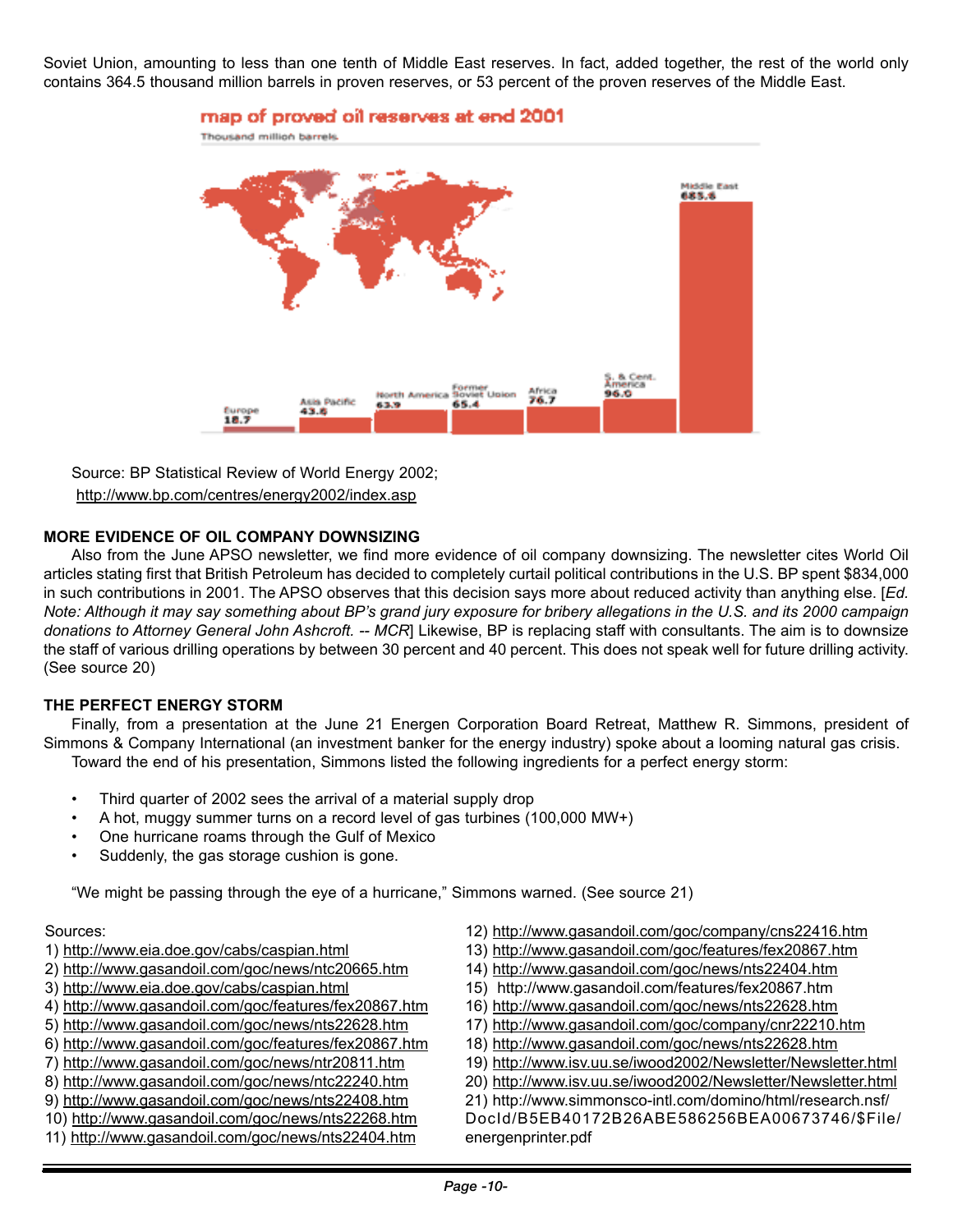# **Bush Signs \$4.6 Bil Bioterror Bill**

- Does Little To Protect Americans' Health, Much for Corporations
- MEHPA Passed in 11 States, BioTerror Bill and MEHPA Make Forced Vaccination Using Unproven Drugs Mandatory
- Courts Uphold Forced Vaccinations

by Michael Davidson -- *FTW* Staff Writer

July 17, 2002, 16:00 PM PDT (FTW) --  $\mathsf P$  resident George W. Bush signed into law June 12 the Public Health Security And Bioterrorism Response Act of 2002. The bill authorizes spending \$4.6 billion on producing and stockpiling vaccines, requires more thorough inspection of food entering the country, and provides assistance to help states improve water source security.

The overwhelming bulk of the expenditures authorized by this new bill are going to pharmaceutical companies, construction firms, and purveyors of laboratory, computer, and communications equipment. Only a pittance is going to hiring human beings to conduct work in preventing or handling a bioterrorism attack. This bill is really just another way for George Bush to transfer taxpayer money to businesses, and has little to do with protecting American citizens.

At the signing, Bush said "last fall's anthrax attacks were an incredible tragedy to a lot of people in America, and it sent a warning that we needed and have heeded." It's nice to know that Bush feels the anthrax attacks were needed, but apparently he's not pushing the FBI to arrest the person who committed them.

The new act, which began life as HR 3448, consists of four sections. Title I, "National Preparedness for Bioterrorism and other Public Health Emergencies," authorizes \$2.72 billion for national, state and local efforts to prepare for bioterrorism and other public health emergencies. The money is allocated as follows:

- \$1.16 billion for emergency medical stockpiles, of which \$509 million is for smallpox vaccines;

- \$450 million for the Centers for Disease Control (CDC), \$330 million of which is for facility upgrades and expansion;

- \$1 billion for state and local preparedness, including \$910 million for already authorized programs to develop and implement emergency programs, as well as to train and equip emergency and health care personnel;

- \$25 million for anti-microbial research; and
- \$90 million for other ongoing programs.

Title II, "Enhancing Controls on Dangerous Biological Agents and Toxins," establishes a mandatory registration system and national database at CDC for all facilities which possess, use or transfer any of 42 specific biological agents and toxins. This provision is enthusiastically endorsed by the American Society for Microbiology, as the previous 1996 law required registration of only those facilities that were transferring the agents,

Title II also requires facilities to submit the names of all persons having access to these biological agents to the attorney general and the Department of Health and Human Services for screening against criminal, immigration, national security and other databases. The screening will be looking for persons defined as "restricted" by section 175b of the USA-Patriot Act enacted in October. Among those defined by 175b are aliens that are not permanent U.S. residents, and foreign nationals from terrorism-sponsoring nations.

Title III, "Protection of Food and Drug Supply," allocates \$100 million for increased food inspection, improved information management systems, development of rapid detection inspection methods and threat assessment techniques for food safety. There are also a myriad of administrative procedures mandated regarding record keeping, notification to various government entities, as well as registration by manufacturers, importers and transporters.

Title IV, "Drinking Water Security and Safety," authorizes \$120 million to help communities with water systems serving over 3,300 people conduct vulnerability assessments and prepare emergency response plans. Title IV also authorizes \$15 million to the Environmental Protection Agency (EPA) to review methods to prevent, detect and respond to the intentional introduction of chemical, biological, or radiological contaminants into community water systems and review means to prevent supply disruption.

Titles III and IV allocate roughly a quarter billion dollars to solve problems that have not occurred, i.e. tampering with food and water supplies. The nation has suffered through E.coli outbreaks within the food supply chain, but the Bush administration did nothing about them. Under the guise of "anti-terrorism," the administration now sees the need to protect our food and water. It's all just a way to give money to businesses.

In another massive giveaway, this one to the pharmaceutical industry, the Food and Drug Administration (FDA) recently decided to approve drugs used to treat biological, chemical and nuclear terrorism without their being tested on affected humans. According to a May 31 article in The New York Times, the agency said eliminating the requirement for human testing could spur development of anti-terrorism drugs by eliminating the stumbling block of ethical concerns over exposing human volunteers to substances like smallpox or nerve gas.

The new rule will still require any new drug to be tested on humans for safety and side effects. There will be no testing for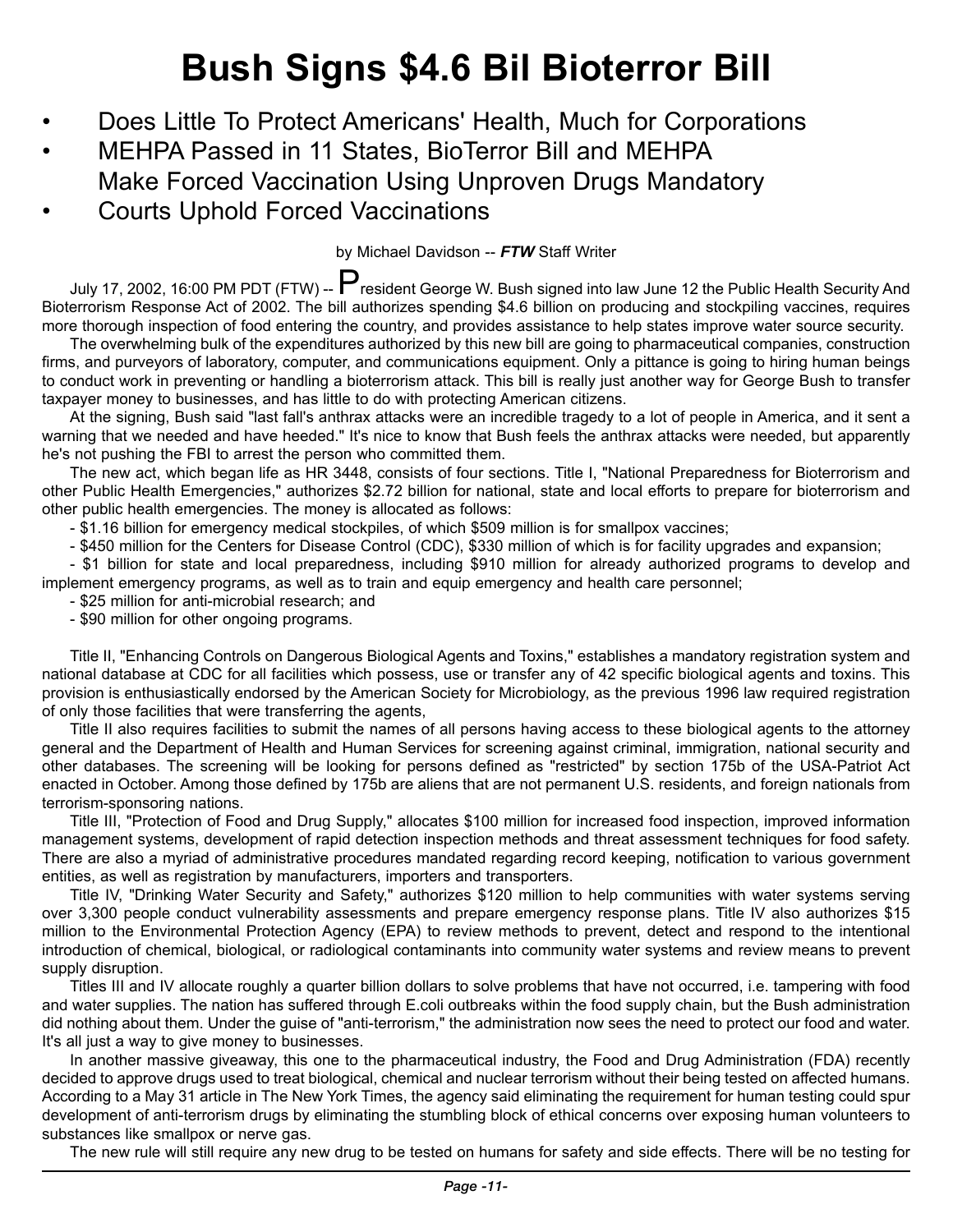efficacy in humans of the new drugs. While researchers may be able to make pretty reasonable assumptions from tests on monkeys, there is no certainty that a drug will work identically on the human species.

#### **MEHPA UPDATE**

In previous issues, *FTW* has reported on the Model Emergency Health Preparedness Act (MEHPA), a law drawn up by the federal government which is attempting to get it passed in all 50 states. One of the major provisions of MEHPA is that a person can be forced under penalty of jail to take a vaccine or drug to deal with a bioterrorism attack. According to the American Legislative Exchange Council (ALEC), at press time MEHPA-like laws have been enacted in 11 states: New Mexico, Utah, South Dakota, Louisiana, Minnesota, Florida, Georgia, Maryland, New Hampshire, Vermont and Maine. Combining the new FDA rule (or lack thereof) about human testing of bioterrorism drugs with MEHPA, Americans in at least 11 states can be forced to take a drug completely untested for efficacy on humans, or go to jail.

In March the federal appeals court for the Eighth Circuit ruled that a defendant can be forcibly drugged even though he has not been convicted of a crime and poses no danger to himself or others. The case, United States of America vs. C.T. Sell, involved a St. Louis dentist who has been charged with Medicaid fraud. He has been in jail for over four years, and has never been brought to trial. In a 2-1 decision, the court acknowledged that "the evidence does not support a finding that Sell posed a danger to himself or others" but established government authority to forcibly medicate a person with mind altering drugs on the basis that "charges of fraud" alone are "serious" enough to justify forced medication. The Court further found that there are no limits on the quantities or types of drugs the government can administer.

The American Association of Physicians and Surgeons (AAPS) joined the American Civil Liberties Union (ACLU) in petitioning the Eighth Circuit Court of Appeals for a rehearing in the Sell case. In the Motion for Rehearing, AAPS said "The Decision holds merely that by alleging fraud, the State may inject mind-altering drugs into a prisoner against his will, based on government testimony." The ACLU argued, "The Panel's opinion fails to determine if the government's interest is compelling before applying its balancing test, and fails to acknowledge the fundamental liberty status that the Supreme Court has granted non-dangerous people to be free from involuntary medication by the government."

In early-May, the Eighth Circuit Court issued a 5-4 oral decision not to rehear the case. Americans are now in a situation where:

- The FDA is allowing drugs to be marketed as treatments for biological, chemical or radiological attacks without testing them for efficacy in humans;

- Under MEHPA, states will arrest, charge and jail people for refusing to take a specific course of treatment for a biological, chemical or radiological attack; and

- A Court of Appeals has ruled that it is perfectly legal for an individual to be forcibly drugged while in government custody.

In the name of liberty and freedom, the Bush Administration has told pharmaceutical companies they can do what they want, MEHPA tells law enforcement they can arrest who they want, and the courts have ruled that you can be drugged with whatever your jailers want. There are people who believe George Bush has used the events of 9-11 as an excuse to impose a police state on America.

On May 31, the CDC announced four public meetings to provide information on smallpox and smallpox vaccinations. Meetings were held in New York City and San Francisco on June 6, in St. Louis on June 8, and on June 11 in San Antonio. The hearings were to be used by the CDC's Advisory Committee on Immunization Practices smallpox working group to present an updated set of recommendations at a meeting June 19-20 in Atlanta.

Right on schedule, the CDC announced on June 20 that they had rejected smallpox vaccinations for the general public, proposing instead that the shots be given only to special teams of people who would be designated the first to respond in case of a bioterrorism attack. Under the plan "first-responders" would include doctors, nurses, EMTs, epidemiologists, lab workers, and law enforcement personnel. States would be allowed to provide vaccinations to staff at certain hospitals where confirmed smallpox patients would be treated. The CDC estimated that the number of people vaccinated according to the plan would be "in the thousands."

That number somehow became 500,000, according to The New York Times on July 7. The story also reported that "The government is also laying the groundwork to carry out mass vaccinations of the public." This change in policy would indicate that the government's current program is woefully inadequate to handle a large outbreak.

Or it could be something else. If anything contained in the vaccine given to "first-responders" should somehow incapacitate them, absolute total chaos would take over the entire country as people, literally, feared for their lives. That would leave a huge window for the government to come in to declare martial law in order to preserve freedom and liberty.

An Associated Press story on July 8 lends further credence to an agenda other than the public's well-being. The first paragraph states "Federal health officials are quietly making plans for quarantining Americans who might be exposed to a highly contagious smallpox patient, addressing sensitive questions of how to hold people, possibly against their will, in case of a bioterror attack."

The second paragraph is even more chilling. "The planning, still in draft form, addresses complex logistical and policy questions, including where people would be kept while waiting for officials to confirm a smallpox case and, if necessary,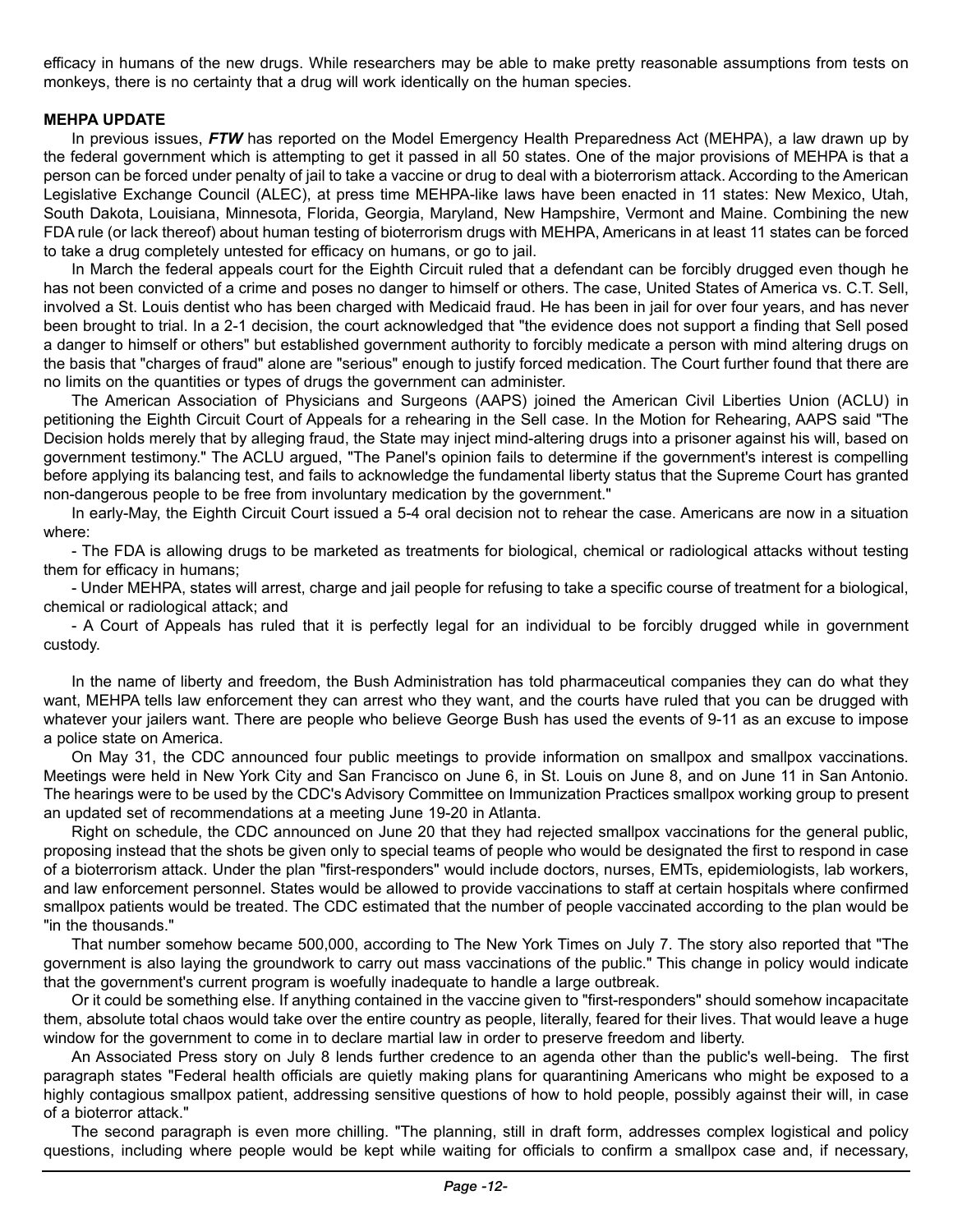administer vaccinations."

Why exactly are people going to be held while waiting for a smallpox case to be confirmed? On what basis are these people being held? And for how long? The plan discussed in the AP story suggests people could be held from two to 17 days. Regardless of who, why, and how long people will be held, people will be forcibly vaccinated.

Last fall, five people died from anthrax. Since then, we have heard that Iraq has biological weapons, including smallpox, but there is no proof. All we have is saber-rattling from the administration. Our government cannot locate the anthrax mailer, despite many knowledgeable bioweapons experts insisting the culprit can only be one of 10 to 12 people from within the U.S. biowarfare community. Our government is now planning to vaccinate at least half a million people to protect them from something that has not occurred, and whose existence cannot be confirmed. They are drawing up quarantine plans to deal with this same unconfirmed threat. And they plan to vaccinate those people quarantined from the unconfirmed threat.

What's going on? The answer may not be very pretty.

### **"Oh Lucy!" – New Additions The Following Items Have Been Added to Our World-Famous 9-11 Timeline**

**[Expanded and Revised July 11, 2002]** 

5. August 1998 - After the U.S. cruise missile attacks on Al Qaeda targets in Afghanistan in retaliation for the African embassy bombings, Unocal officially withdraws from participation in the CentGas trans-Afghan gas pipeline project. [Various sources, Unocal]

28. July 15, 2001 - Members of the G8, meeting in Genoa, Italy, discuss the Taliban, pipelines, and the handing over of Osama bin Laden. According to Pakistani representative Ambassador Naiz Naik, the U.S. delegation, led by former Clinton Ambassador to Pakistan Tom Simmons warned of a "military option" if the Taliban did not change position. [Source: Jean-Charles Brisard and Guillaume Dasquie, "Bin Laden: La Verite Interdite," pp76-7. Thanks to Prof. Peter Dale Scott]

32. Aug. 2, 2001 - U.S. ambassador to Pakistan, Christine Rocca (a former CIA officer), meets in Islamabad with a Taliban ambassador and demands the extradition of bin Laden. This was the last known meeting on the subject. [Source: Brisard and Dasquie, p 79. Thanks to Prof. Peter Dale Scott]

38. late-August 2001 - Prince Turki, the pro-U.S. head of Saudi intelligence (also known to be close to bin Laden), is replaced by his more neutral half-brother, Prince Nawwaf who is an ally of Crown Prince Abdullah. [Source: Saudi Arabian Information Resource, Aug. 31, 2001; <http://www.saudinf.com/>- Thanks to Prof. Peter Dale Scott]

50. Sept. 9, 2001 - President George W. Bush is presented with detailed war plans to overthrow Al Qaeda, according to U.S. and foreign sources speaking to NBC News. [Source: MSNBC, May 16, 2002. Thanks to Prof. Peter Dale Scott]

52. Sept. 10, 2001 "On Sept. 10, Newsweek has learned, a group of top Pentagon officials suddenly cancelled travel plans for the next morning, apparently because of security concerns." [Source: Newsweek, Sept. 24, 2001 issue, story by Evan Thomas]

57. Sept. 11-12, 2001 - Nearly a month before the first reported outbreak, White House officials start taking the powerful antibiotic Cipro to treat anthrax. By the end of the year it will be known that the Ames strain of anthrax used in the attacks against Sens. Leahy and Daschle was produced by CIA programs coordinated through Fort Detrick, the Batelle Memorial Institute and the Dugway Proving Ground. [Source: NBC; CNN; [www.tetrahedron.org](http://www.tetrahedron.org/), [www.judicialwatch.org](http://www.judicialwatch.org/)]

76. mid-April, 2002 - World Bank chief James Wolfensohn, at the opening of the World Bank's offices in Kabul, states he has held talks about financing the Trans-Afghanistan gas pipeline. He confirms \$100 million in new grants for the interim Afghan government. Wolfensohn also states that a number of companies have already expressed interest in the project. [Source: Alexander's Gas and oil Connections, citing an Agence France-Presse story]

78. May 2002 - A number of sources report progress on both oil and gas pipelines. Regional sources state that Unocal will re-emerge as a pipeline contender after withdrawing from the CentGas pipeline project in 1998. Unocal denies plans to revive the gas pipeline but curiously neglects to mention whether or not it has any interest in the oil pipeline, which local sources say is moving ahead. [Source: The Dawn Group of Newspapers, May 7, May 17, May 22, 2002]

79. May 30, 2002 - Afghanistan's interim leader, Hamid Karzai, Turkmenistan's President Niyazov, and Pakistani President Musharraf meet in Islamabad to sign a memorandum of understanding on the trans-Afghanistan gas pipeline project. The three leaders will meet for more talks on the project in October. The Turkmen-Afghan-Pakistani gas pipeline accord has been published and can be viewed at the following website: htt[p://www.gasandoil.com/goc/news/nts22622.htm.](http://www.gasandoil.com/goc/news/nts22622.htm) [Source: NewsBase, June 5, 2002]

85. July 2, 2002 - Motions from Zacarias Moussaoui are unsealed in federal court, indicating that Moussaoui wants to testify before both a grand jury and Congress about the Sept. 11 attacks. Moussaoui claims to have information showing that the U.S. government wanted the attacks to happen. [Source: The Washington Post, July 3, 2002]

86. July 3, 2002 - The first-ever shipment of Russian oil, 200,000 metric tons, arrives in Houston. [Source: The Moscow Times, July 6, 2002].

87. July 6, 2002 - Afghan Vice President Hajji Abdul Qadir is assassinated by Afghan warlords. The New York Times reports that Qadir may have been assassinated by opium warlords upset by Qadir's efforts to reduce the rampant opium farming and processing that has taken place since the U.S. occupation. Qadir had been overseeing a Western-backed eradication program, according to the Times. However, the opium warlords of the region are same ones sponsored, protected, and in some cases released from prison by the CIA and who have been protected by President Bush's special envoy, Zalmay Khalilzad. It is reported that the raw opium is being refined near U.S. bases at Kandahar. [Sources: The New York Times, July 8, 2002; Far Eastern Economic Review, April 18, 2002]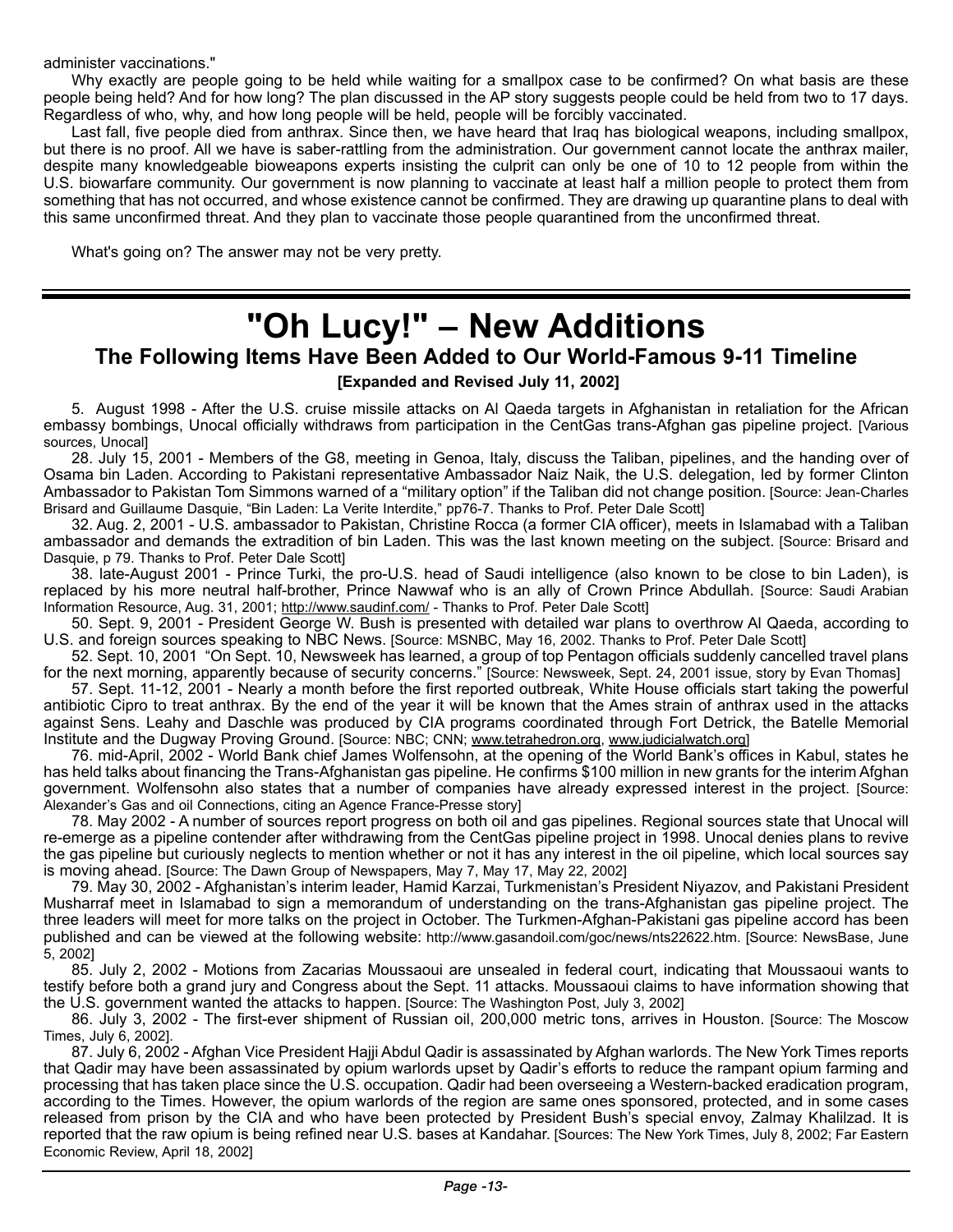# **U.S. COMPLICITY IN 9-11 ATTACKS WIDELY ACCEPTED AT G6B SUMMIT IN CANADA**

- Ruppert/Chossudovsky Draw Crowd of 1,200
- U. of Ottawa Professor Says Evidence Shows U.S. Helped Plan Attacks
- Ruppert Kicked Out of Canada -- But He Was Leaving Anyway

June 27, 2002, 16:00 PDT (FTW) --  $A_n$  estimated crowd of 1,200 turned out on June 25 at the University of Calgary's MacEwan Hall to hear *FTW* Publisher Mike Ruppert and University of Ottawa Professor Michel Chossudovsky present evidence of and a rationale for U.S. government complicity in last September's terrorist attacks. (See photos at www.fromthewilderness .com). Their two-and-a-half-hour presentation, including documentary evidence, was greeted with a standing ovation.

In a question and answer session after the lecture, not one audience member questioned that the Bush Administration needed the attacks in order to mobilize public support for a war to control Central Asian oil reserves and the cash from the Afghan opium trade. Traditionally, Afghanistan has been the world's largest producer of opium.

The G6B -- standing for a global population of six billion people whose interests need to be balanced against the corporate interests of the industrialized world -- was a three-day event sponsored by, among others, the government of Canada, Amnesty International and the University of Calgary. It brought delegates and activists together from 60 countries. The counter summit was timed and located in Calgary, Alberta so as to juxtapose it with the G8 meeting in nearby Kananaskis of the world's eight largest industrialized nations starting on June 26.

The first joint presentation involving Ruppert and Chossudovsky, an economics professor, presented the strongest evidence to date that not only did the Bush Administration have complete foreknowledge of the attacks and allow them to happen, but also that the CIA had a direct hand in financing the attacks. Chossudovsky presented documentary evidence from ABC news, citing FBI sources, confirming a report that Gen. Mahmud Ahmad, then-chief of the Pakistani intelligence service (ISI), ordered for \$100,000 to be wired to lead hijacker Mohammed Atta just weeks before the attacks. The new corroboration from U.S. media, using FBI sources, gave considerable weight to earlier press stories originating in India linking the ISI to 9-11. [These new revelations will be the subject of an upcoming story in *FTW*].

"Gen. Ahmad arrived in Washington on Sept. 4 and met with, among others, his good friend [CIA Director] George Tenet, [Deputy Secretary of State] Richard Armitage, [Sen.] Joe Biden, [D-Del.,] and the heads of the two intelligence committees," Chossudovsky said.

"To me the issue of foreknowledge is a red herring. Osama bin Laden is and remains to this day a CIA asset. Even now his Al Qaeda operatives are working with the Kosovo Liberation Army who are U.S. allies and with U.S.-backed forces in Macedonia. Members of Al Qaeda have been protected as they moved into Kashmir where they are now fomenting conflict between India and Pakistan.

"The evidence is becoming clearer every day that the U.S. government helped to plan and fund the Sept. 11 attacks," said Chossudovsky.

In addition, Chossudovsky has uncovered what may be complicity on the part of the major media in hiding the smoking gun. Using transcripts from the Federal Records Service (FRS), Chossudovsky obtained the transcript of a question posed to National Security Adviser Condoleeza Rica at a May 16 press conference, in which she was asked if she had met with the "ISI chief" while he was in Washington. The CNN transcript of the event indicated that the words "ISI chief" were "inaudible" when, in fact, they were quite audible to the FRS. Rice's response was a troubled, "I have not seen that report, and he was certainly not meeting with me."

Chossudovsky painted a broad picture of globalization pushing events toward a possible nuclear exchange between India and Pakistan by noting that one U.S. company with strong intelligence and military connections, MPRI of Vienna, Va., was acting as adviser to both governments. He also noted the strong links between CIA Director George Tenet and Deputy Secretary of State Armitage to the leaders of both countries. Chossudovsky also pointed out that President George W. Bush receives daily "personal" intelligence briefings from the CIA director -- a custom that has never previously been followed by any sitting president. Previously most CIA briefings have been delivered in written format.

Ruppert, using new evidence of U.S. government foreknowledge disclosed by major media sources and through recent press conferences, established that by using only open source material, the U.S. government had warnings that multiple airliners, most likely from United and American airlines would be hijacked during the week of Sept. 9 and crashed into the twin towers. Using revelations of intelligence intercepts and a Pentagon drill responding to an attack from a hijacked airliner staged prior to Sept. 11, Ruppert established that the Bush Administration's position, which held it had no hint that aircraft would be used as weapons, was false. Pointing to last year's G8 summit in Genoa, Italy, Ruppert noted that extensive precautions had been taken there (including anti-aircraft guns) to prevent just such an attack. A Los Angeles Times story disclosed that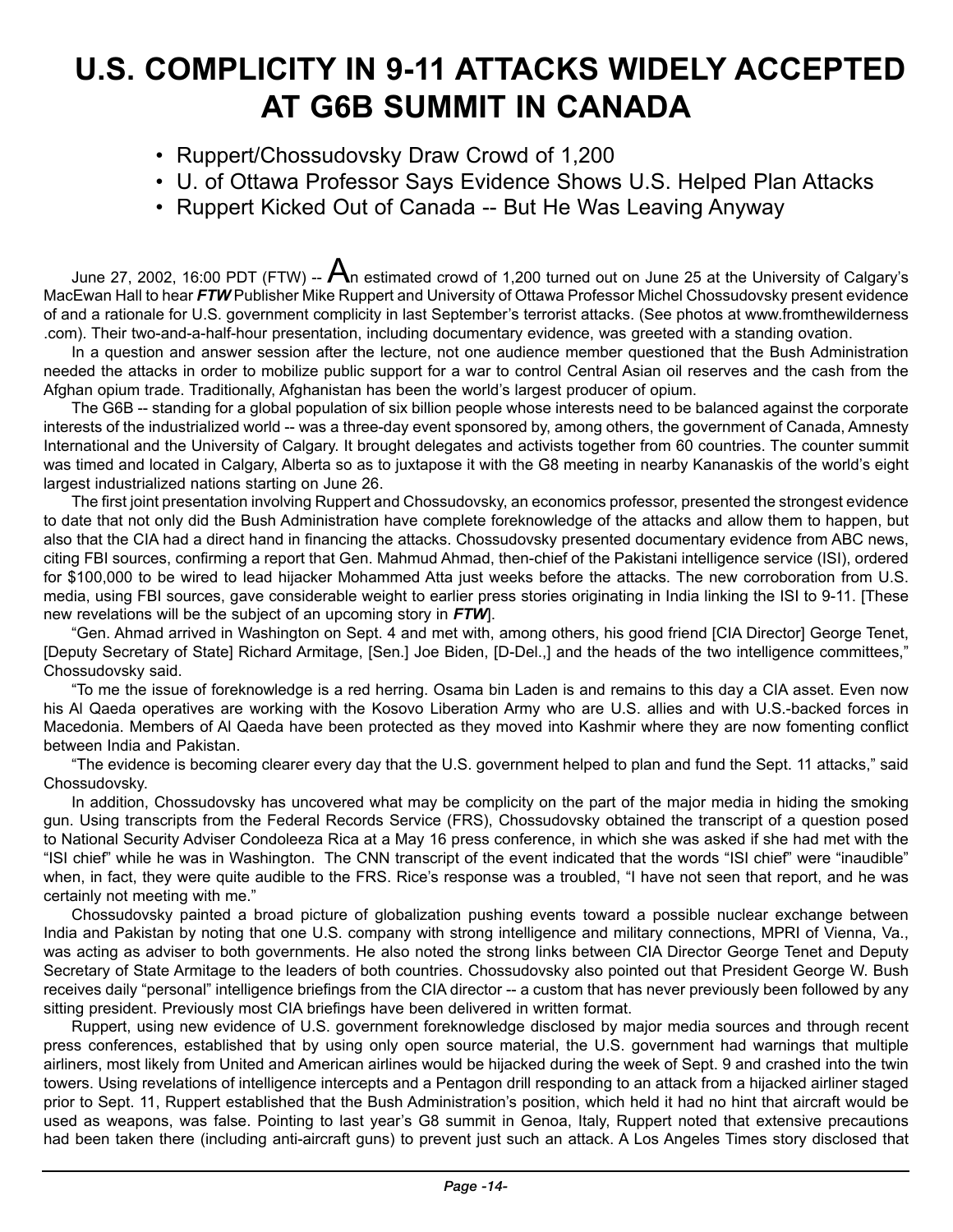President Bush was the target of the suspected attacks in Genoa.

 "Bush ought to be having some interesting conversations with the leaders of Italy, Germany, France and Russia since it was their intelligence services who forwarded detailed advance warnings to the CIA throughout the summer of 2001," said Ruppert. "And they referred specifically to suicide attacks with airliners."

Ruppert also debunked the notions that the 9-11 attacks were caused by a lack of cooperation between agencies, and that great numbers of people would have had to be involved in the U.S. end of the operation. Citing a BBC TV report by Gregg Palast which showed an FBI report stating that the Bush Administration had ordered the FBI to curtail investigations into bin Laden relatives, Ruppert demonstrated that orders were coming from levels above FBI and CIA leadership. Additionally, referring to the recent memorandum from FBI Special Agent Colleen Rowley and a press conference given by FBI Special Agent Robert Wright, Ruppert popped the government's position that somehow the so-called intelligence "failures" of 9-11 were the result of negligence.

"If you look at the text of Rowley's message and listen to what Wright said at his press conference, you hear and see words like, 'obstruct,' 'deliberately thwart,' 'intimidate,' 'block,' 'harass,' 'dishonest,' 'rewrite,' 'omit,' 'undermine,' 'suppress,' 'punish,' 'retaliate' and 'prevent.' These are not words describing negligence. These are words describing deliberate and willful actions.

"And if you note from both the Rowley memo and apparently from the Wright press conference, it was only one supervisory special agent at FBI headquarters who did all of the deliberate work to stop investigations that could have prevented the attacks. And what did Rowley tell us? Right after Sept. 11 the agent who had blocked the investigations was promoted!"

The \$64,000 question remains unanswered: Was the agent in Rowley's case also involved in blocking Wright's Chicagobased investigations into money-laundering for terrorist groups, including Al Qaeda? In any event, the Rowley memorandum proves that just a few officials in key positions could have carried out the 9-11 conspiracy successfully.

#### **LEAVING ANYWAY BUT KICKED OUT JUST THE SAME -- A CLOSE ENCOUNTER WITH AIR FORCE ONE**

On entering Canada Ruppert was questioned first by Canadian Customs officials and then by immigration officers. Upon learning that Ruppert was a journalist and publisher of *FTW* the immigration officer typed Ruppert's name into a computer and asked specifically if he was going near the G8 conference. Ruppert stated that he was only planning on attending the G6B conference and had plans to return to Los Angeles on June 25. Nonetheless, the immigration officer stamped Ruppert's passport with a visa dated to expire on June 26, requiring that he not be in the country when the conference began. This highly unusual practice was offensive to many Canadians who pointed out that there are no visa requirements between the two countries.

After the lecture, as he was hurrying to the airport, Ruppert was questioned by the local press who photographed his passport as evidence of the Canadian government's desire to censor coverage and public access to the conference.

Ruppert's departure coincided with the arrival of President Bush and two identical 747 aircraft painted with Air Force One markings. He was able to photograph the arrival of the president and a heavy deployment of support and security aircraft. Ruppert's flight home was delayed by more than an hour. He returned safely to Los Angeles while his suitcase was forced to spend the night in San Francisco. The Calgary lecture was Ruppert's eighth stop in a month in his "Truth and Lies of 9-11" lecture series. He plans to spend the next six weeks working on new stories.

- Photographs of the lecture, Ruppert's passport and the arrival of George W. Bush are online at www.fromthewilderne ss.com

- Michael Chossudovsky's website is at www.globalresearch.ca --*FTW* staff

# **THE CIA CONFIRMS FTW's MAP -- We Were Right!**

### **NEW CIA UNIVERSITY REVEALS AGENCY PRIORITIES**

Economic Trends, International Banking, World Oil Market, WTO, IMF and World Bank *ARE* Top Courses at CIA's *NEW* Institute of Higher Learning

by Michael C. Ruppert

July 3, 2002, 17:00 PDT (FTW) --  $\overline{T}$  he CIA is now operating a university somewhere in northern Virginia. According to an entry in a June 24 newsletter published by an association of former intelligence officers, some of the courses taught at the